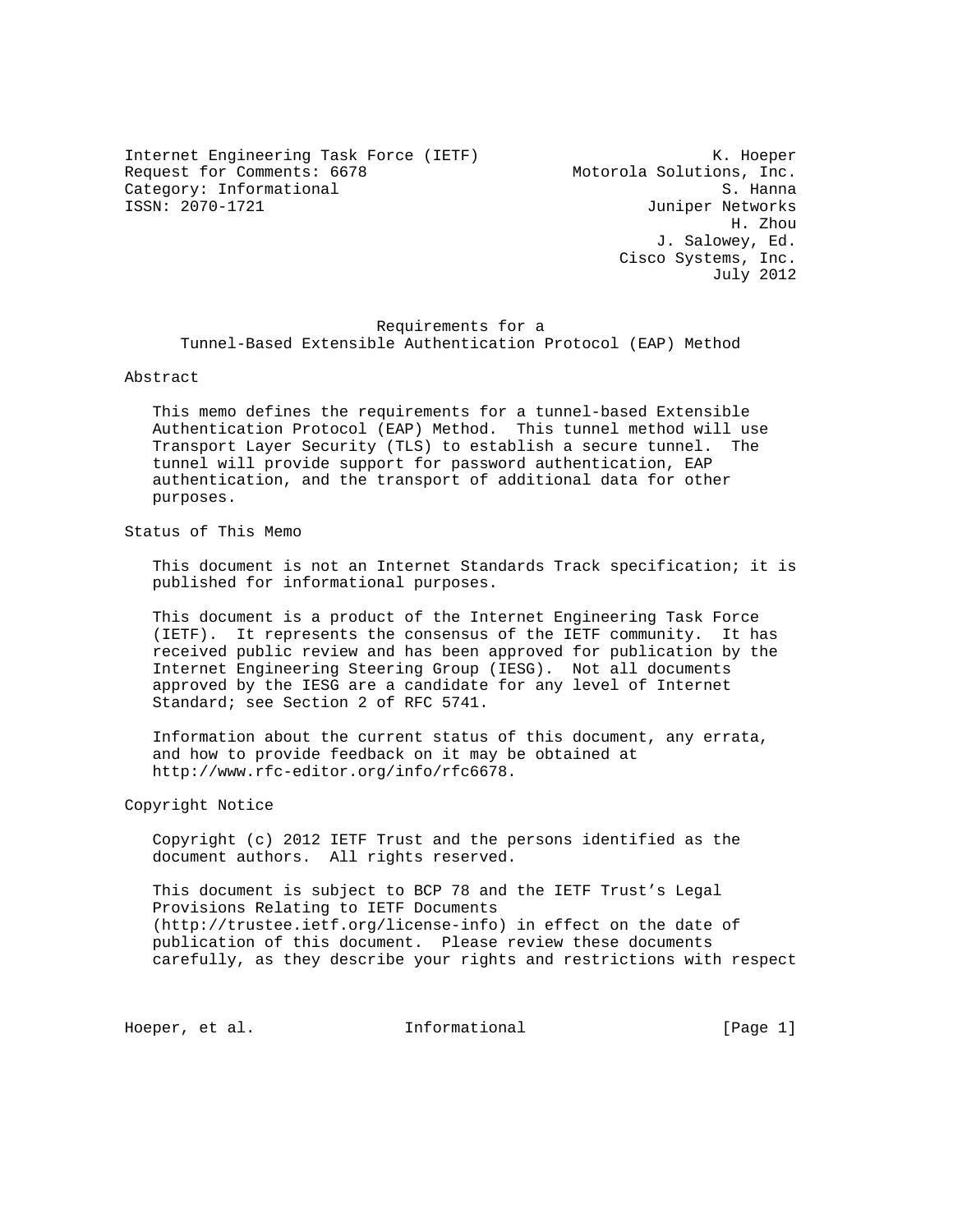to this document. Code Components extracted from this document must include Simplified BSD License text as described in Section 4.e of the Trust Legal Provisions and are provided without warranty as described in the Simplified BSD License.

 This document may contain material from IETF Documents or IETF Contributions published or made publicly available before November 10, 2008. The person(s) controlling the copyright in some of this material may not have granted the IETF Trust the right to allow modifications of such material outside the IETF Standards Process. Without obtaining an adequate license from the person(s) controlling the copyright in such materials, this document may not be modified outside the IETF Standards Process, and derivative works of it may not be created outside the IETF Standards Process, except to format it for publication as an RFC or to translate it into languages other than English.

Table of Contents

| 1.            |                                                                | 4              |
|---------------|----------------------------------------------------------------|----------------|
| 2.            | Conventions Used in This Document                              | $\overline{4}$ |
| $\mathcal{E}$ | Use Cases                                                      | - 5            |
| 3.1.          | Password Authentication                                        | 5              |
| 3.2.          | Protection of Weak EAP Methods 5                               |                |
| 3.3.          |                                                                | $\overline{6}$ |
| 3.4.          |                                                                | 6              |
| 3.5.          | Anonymous Service Access                                       | 7              |
| 3.6.          | Network Endpoint Assessment                                    | $\overline{7}$ |
| 3.7.          | Client Authentication during Tunnel Establishment              | 7              |
| 3.8.          |                                                                |                |
|               | 3.9. Certificate-Less Authentication and Generic EAP Method    |                |
|               | Extension                                                      |                |
| 4.            |                                                                |                |
|               | 4.1. General Requirements 9                                    |                |
|               |                                                                |                |
| 4.2.          | Tunnel Requirements 10                                         |                |
|               | 4.2.1. TLS Requirements 10                                     |                |
|               | 4.2.1.1. Cipher Suites 10                                      |                |
|               | Cipher Suite Negotiation 10<br>4.2.1.1.1.                      |                |
|               | Tunnel Data Protection Algorithms 10<br>4.2.1.1.2.             |                |
|               | Tunnel Authentication and Key Establishment . 11<br>4.2.1.1.3. |                |
|               | 4.2.1.2. Tunnel Replay Protection 11                           |                |
|               | 4.2.1.3. TLS Extensions 11                                     |                |
|               | 4.2.1.4. Peer Identity Privacy 11                              |                |
|               | 4.2.1.5. Session Resumption 12                                 |                |
|               | 4.2.2.                                                         |                |
|               | 4.2.3. Protection of Data External to Tunnel 12                |                |
|               | 4.3. Tunnel Payload Requirements 12                            |                |

Hoeper, et al. 1nformational 1999 [Page 2]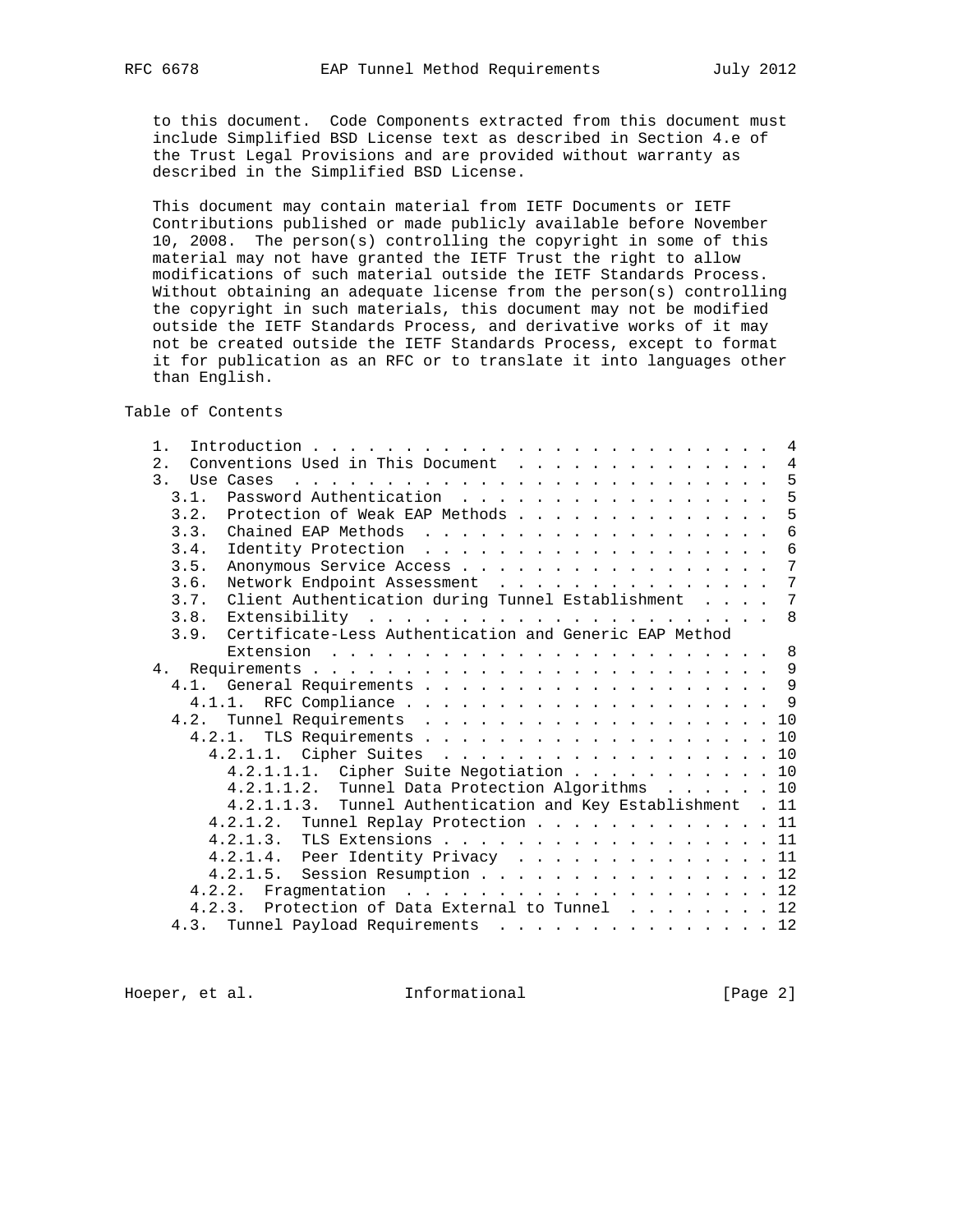| 4.3.1.<br>Extensible Attribute Types 12                   |  |  |  |
|-----------------------------------------------------------|--|--|--|
| Request/Challenge Response Operation 13<br>4.3.2.         |  |  |  |
| Indicating Criticality of Attributes 13<br>4.3.3.         |  |  |  |
| Vendor-Specific Support 13<br>4.3.4.                      |  |  |  |
| Result Indication 13<br>4.3.5.                            |  |  |  |
| Internationalization of Display Strings 13<br>4, 3, 6,    |  |  |  |
| EAP Channel Binding Requirements 14<br>4.4.               |  |  |  |
| 4.5. Requirements Associated with Carrying Username and   |  |  |  |
|                                                           |  |  |  |
| 4.5.1.                                                    |  |  |  |
| 4.5.1.1. Confidentiality and Integrity 14                 |  |  |  |
| 4.5.1.2. Authentication of Server 14                      |  |  |  |
| 4.5.1.3. Server Certificate Revocation Checking 14        |  |  |  |
| Internationalization 15<br>4.5.2.                         |  |  |  |
|                                                           |  |  |  |
| 4.5.4. Password Change 15                                 |  |  |  |
| 4.6. Requirements Associated with Carrying EAP Methods 15 |  |  |  |
| 4.6.1. Method Negotiation 16                              |  |  |  |
| 4.6.2.<br>Chained Methods 16                              |  |  |  |
| 4.6.3. Cryptographic Binding with the TLS Tunnel 16       |  |  |  |
| 4.6.4. Peer-Initiated EAP Authentication 17               |  |  |  |
|                                                           |  |  |  |
| Security Considerations 18<br>5.                          |  |  |  |
| Cipher Suite Selection 18<br>5.1.                         |  |  |  |
| Tunneled Authentication 19<br>5.2.                        |  |  |  |
| 5.3.                                                      |  |  |  |
| Data External to Tunnel 19                                |  |  |  |
| Separation of TLS Tunnel and Inner Authentication<br>5.4. |  |  |  |
|                                                           |  |  |  |
| რ.                                                        |  |  |  |
| Normative References 20<br>$6.1$ .                        |  |  |  |
| 6.2.<br>Informative References 21                         |  |  |  |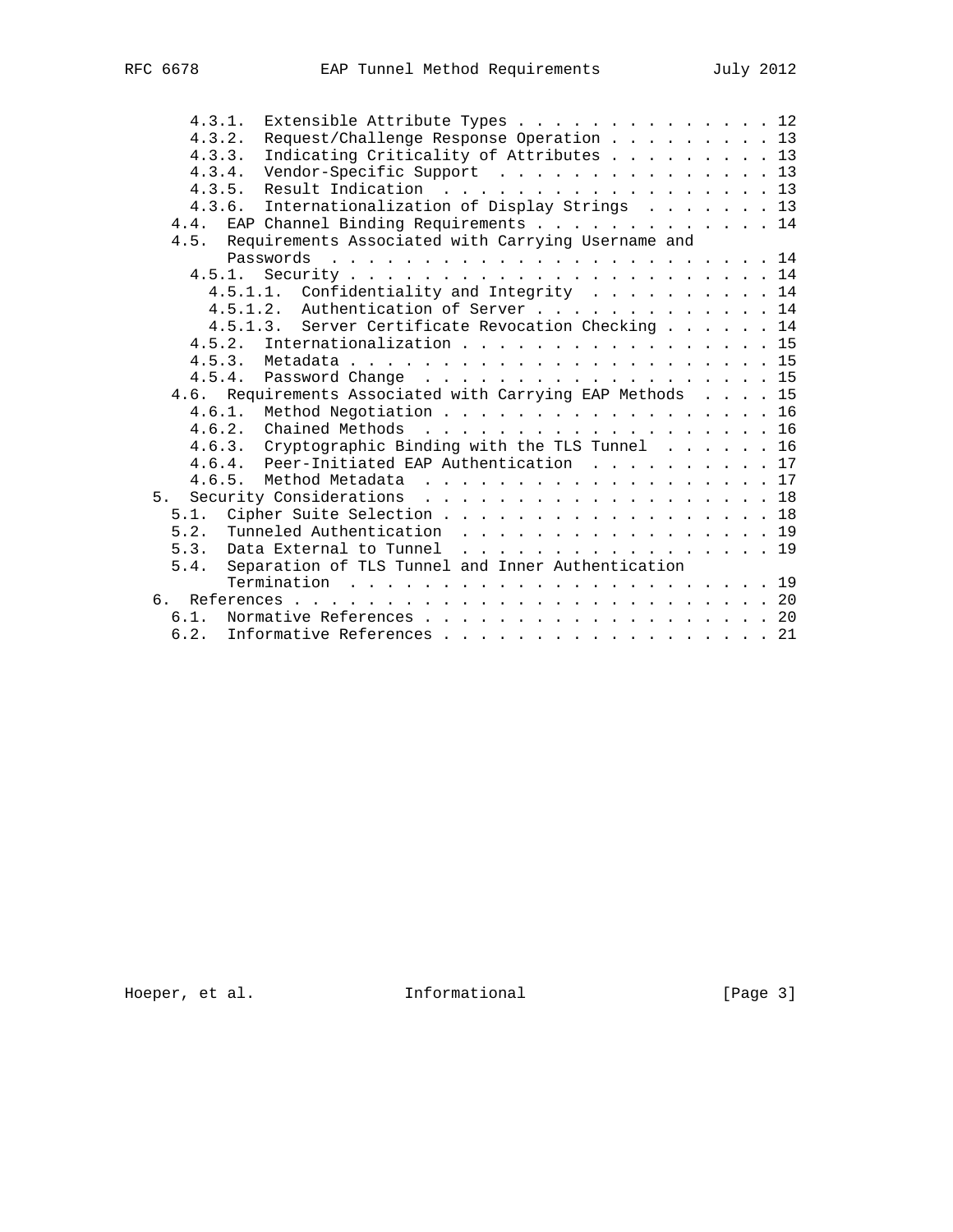# 1. Introduction

 An Extensible Authentication Protocol (EAP) tunnel method is an EAP method that establishes a secure tunnel and executes other EAP methods under the protection of that secure tunnel. An EAP tunnel method can be used in any lower-layer protocol that supports EAP authentication. There are several existing EAP tunnel methods that use Transport Layer Security (TLS) to establish the secure tunnel. EAP methods supporting this include Protected EAP [PEAP], Tunneled Transport Layer Security EAP (TTLS) [RFC5281] and EAP Flexible Authentication via Secure Tunneling (EAP-FAST) [RFC4851]. In general, this has worked well so there is consensus to continue to use TLS as the basis for a tunnel method. There have been various reasons for employing a protected tunnel for EAP processes. They include protecting weak authentication exchanges, such as username and password. In addition, a protected tunnel can provide means to provide peer identity protection and EAP method chaining. Finally, systems have found it useful to transport additional types of data within the protected tunnel.

 This document describes the requirements for a EAP tunnel method as well as for a password protocol supporting legacy password verification within the tunnel method.

2. Conventions Used in This Document

 Use of each capitalized word within a sentence or phrase carries the following meaning during the EAP Method Update (EMU) WG's method selection process:

 MUST - indicates an absolute requirement MUST NOT - indicates something absolutely prohibited SHOULD - indicates a strong recommendation of a desired result SHOULD NOT - indicates a strong recommendation against a result MAY - indicates a willingness to allow an optional outcome

 Lowercase uses of "MUST", "MUST NOT", "SHOULD", "SHOULD NOT" and "MAY" carry their normal meaning and are not subject to these definitions.

Hoeper, et al. 1nformational 1999 [Page 4]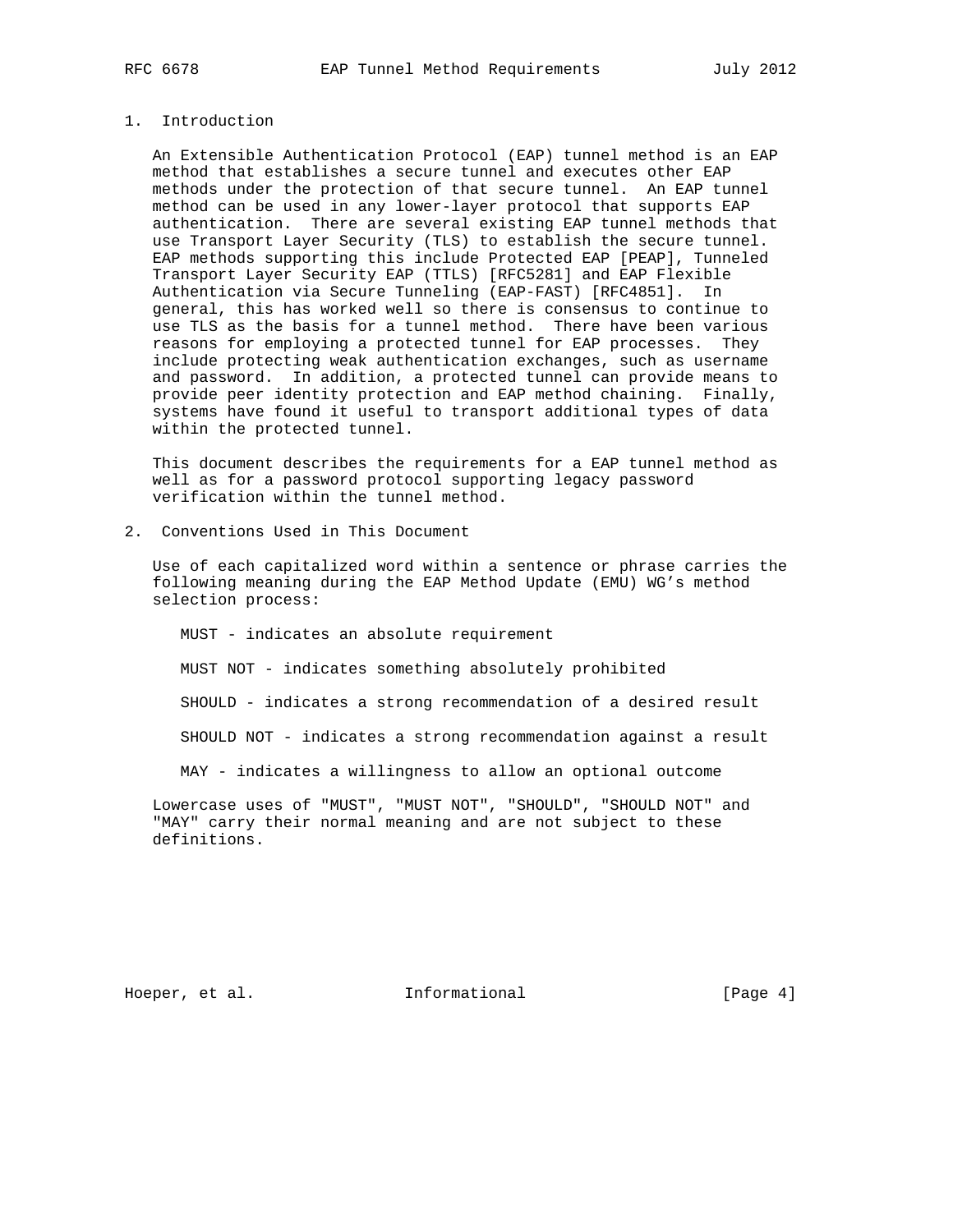# 3. Use Cases

 To motivate and explain the requirements in this document, a representative set of use cases for the EAP tunnel method are supplied here. It is mandatory for a candidate tunnel method to support all of the use cases that are marked below as "MUST".

# 3.1. Password Authentication

 Many legacy systems only support user authentication with passwords. Some of these systems require transport of the actual username and password to the authentication server. This is true for systems where the authentication server does not have access to the cleartext password or a consistent transform of the cleartext password. Examples of such systems are some one-time password (OTP) systems and other systems where the username and password are submitted to an external party for validation. The tunnel method MUST support transporting cleartext username and password to the EAP server. It MUST NOT reveal information about the username and password to parties in the communication path between the peer and the EAP server. The advantage any attacker gains against the tunnel method when employing a username and password for authentication MUST be through interaction and not computation. The tunnel MUST support protection from man-in-the-middle attacks. The combination of the tunnel authentication and password authentication MUST enable mutual authentication.

 Since EAP authentication occurs before network access is granted the tunnel method SHOULD enable an inner exchange to provide support for minimal password management tasks including password change, "new PIN mode", and "next token mode" required by some systems.

## 3.2. Protection of Weak EAP Methods

 Some existing EAP methods have vulnerabilities that could be eliminated or reduced by running them inside a protected tunnel. For example, an EAP-MD5 method does not provide mutual authentication or protection from dictionary attacks. Without extra protection, EAP tunnel methods are vulnerable to a special type of tunnel man-in-the middle (MitM) attack [TUNNEL-MITM]. This attack is referred to as "tunnel MitM attack" in the remainder of this document. The additional protection needed to thwart tunnel MitM attacks depends on the inner method executed within the tunnel. When weak methods are used, these attacks can be mitigated via security policies that require the method to be used only within a tunnel. On the other hand, a technical solution (so-called cryptographic bindings) can be used whenever the inner method derives key material and is not susceptible to attacks outside a tunnel. Only the latter mitigation

Hoeper, et al. 1nformational 1999 [Page 5]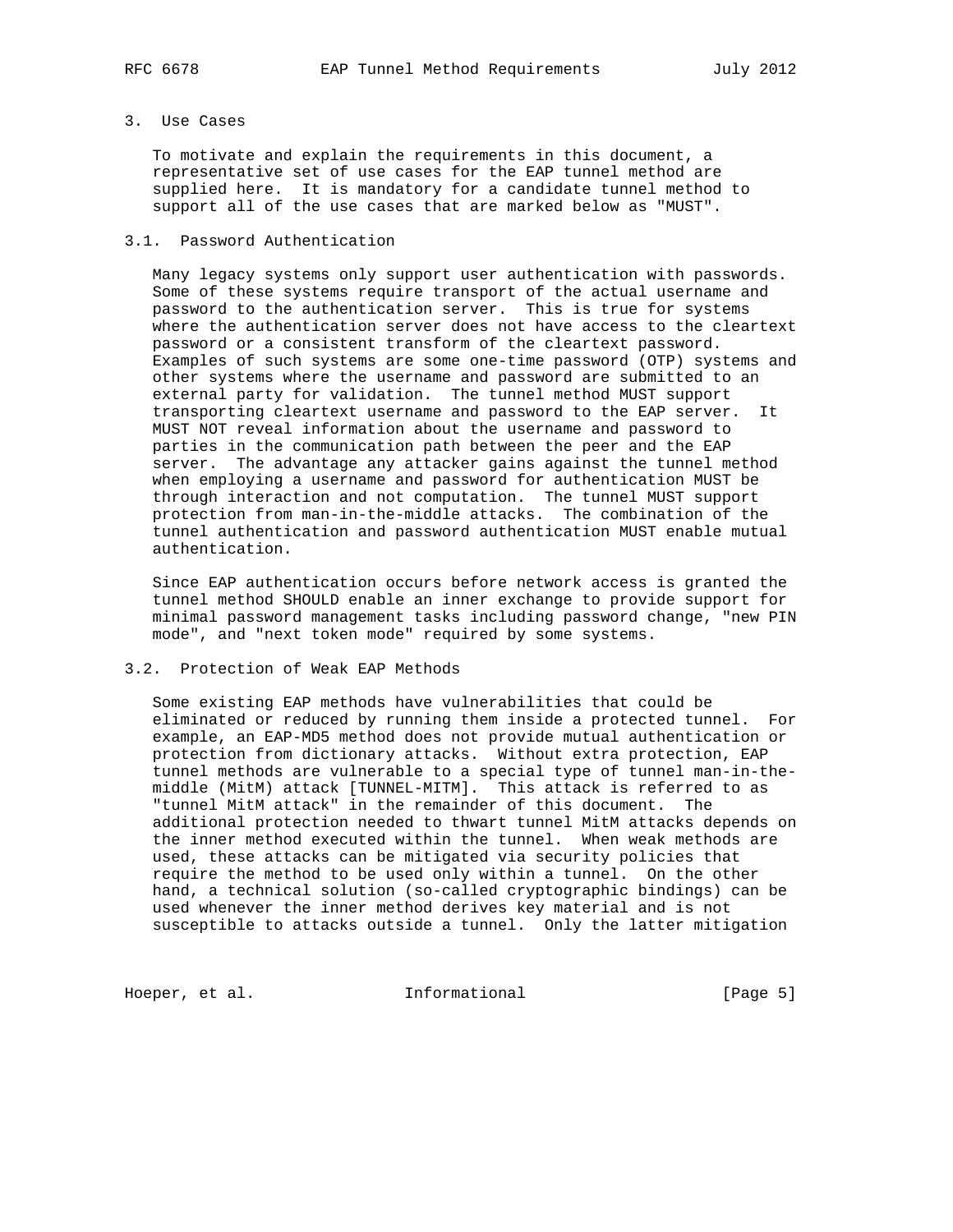technique can be made an actual requirement for EAP tunnel methods (see Section 4.6.3), while security policies are outside the scope of this requirement document. Please refer to the NIST "Recommendation for EAP Methods Used in Wireless Network Access Authentication" [NIST-SP-800-120] and [LCN-2010] for a discussion on security policies and complete solutions for thwarting tunnel MitM attacks.

 The tunnel method MUST support protection of weak EAP methods. Cryptographic protection from tunnel MitM attacks MUST be provided for all key-generating methods. In combination with an appropriate security policy this will thwart MitM attacks against inner methods.

# 3.3. Chained EAP Methods

 Several circumstances are best addressed by using chained EAP methods. For example, it may be desirable to authenticate the user and also authenticate the device being used. However, chained EAP methods from different conversations can be redirected into the same conversation by an attacker giving the authenticator the impression that both conversations terminate at the same endpoint. Cryptographic binding can be used to bind the results of chained key generating methods together or to an encompassing tunnel.

 The tunnel method MUST support chained EAP methods while including protection against attacks on method chaining.

# 3.4. Identity Protection

 When performing an EAP authentication, the peer may want to protect its identity and only disclose it to a trusted EAP server. This helps to maintain peer privacy.

 The tunnel method MUST support identity protection, therefore the identity of the peer used for authentication purposes MUST NOT be obtainable by any entity other than the EAP server terminating the tunnel method. Peer identity protection provided by the tunnel method applies to the identities that are specific to the tunnel method and inner method being used. In a roaming scenario, note that the peer may need to expose the realm portion of the EAP outer identity in the Network Access Identifier (NAI) [RFC4282] in order to reach the appropriate authentication server.

Hoeper, et al. 1nformational 1999 [Page 6]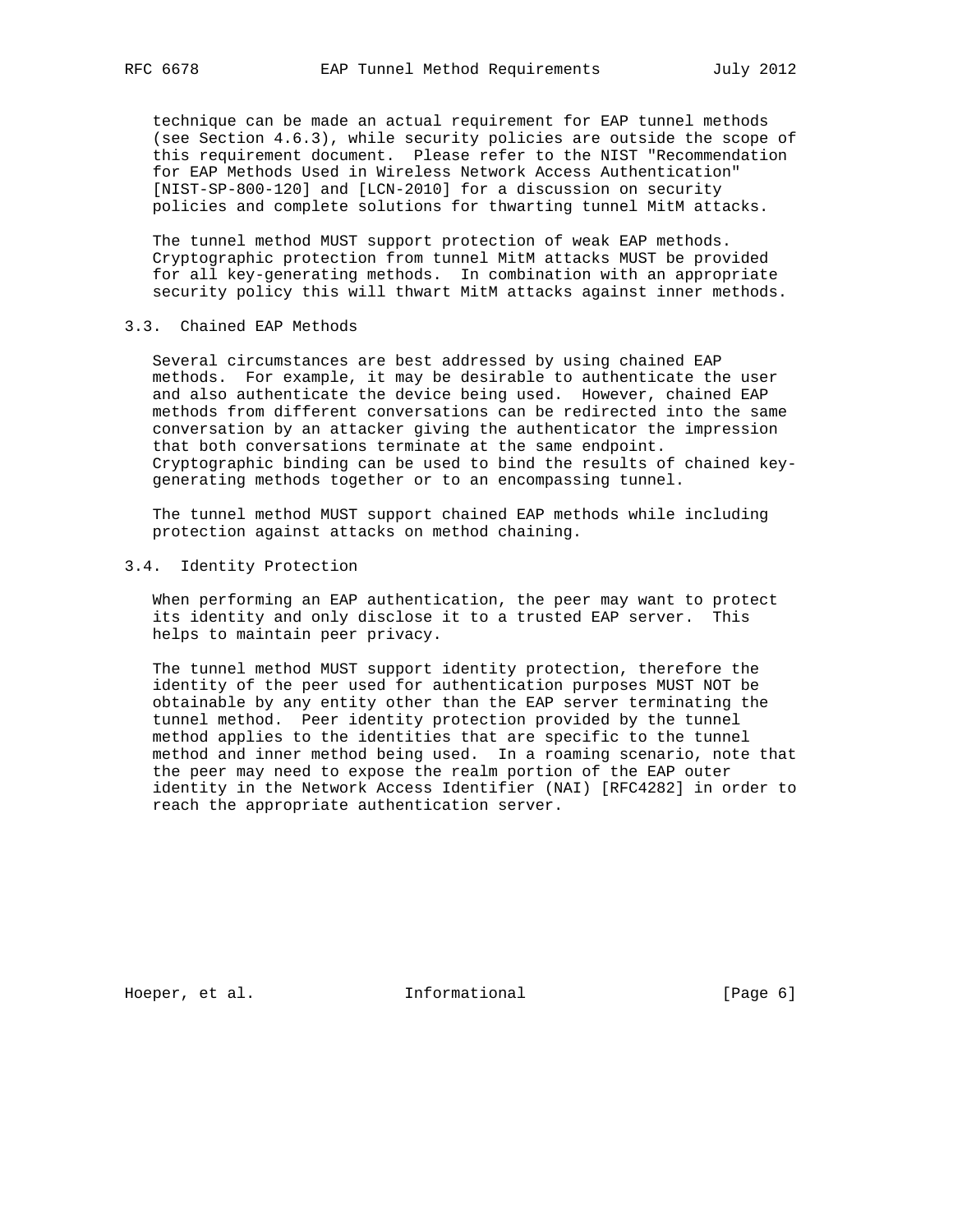## 3.5. Anonymous Service Access

 When network service is provided, it is sometimes desirable for a user to gain network access in order to access limited services for emergency communication or troubleshooting information. To avoid eavesdropping, it's best to negotiate link-layer security as with any other authentication.

 Therefore, the tunnel method SHOULD allow anonymous peers or server only authentication, while still deriving keys that can be used for link-layer security. The tunnel method MAY also allow for the bypass of server authentication processing on the client.

 Foregoing user or server authentication increases the chance of man in-the-middle and other types of attacks that can compromise the derived keys used for link-layer security. Therefore, passwords and other sensitive information MUST NOT be disclosed to an unauthenticated server, or to a server that is not authorized to authenticate the user.

#### 3.6. Network Endpoint Assessment

 The Network Endpoint Assessment (NEA) protocols and reference model described in [RFC5209] provide a standard way to check the health ("posture") of a device at or after the time it connects to a network. If the device does not comply with the network's requirements, it can be denied access to the network or granted limited access to remediate itself. EAP is a convenient place for conducting an NEA exchange.

 The tunnel method SHOULD support carrying NEA protocols such as a Posture Broker protocol compatible with Trusted Network Connect (PB-TNC) [RFC5793]. Depending on the specifics of the tunnel method, these protocols may be required to be carried in an EAP method.

# 3.7. Client Authentication during Tunnel Establishment

 In some cases, the peer will have credentials that allow it to authenticate during tunnel establishment. These credentials may only partially authenticate the identity of the peer and additional authentication may be required inside the tunnel. For example, a communication device may be authenticated during tunnel establishment; in addition, user authentication may be required to satisfy authentication policy. The tunnel method MUST be capable of providing client-side authentication during tunnel establishment.

Hoeper, et al. 1nformational 1999 [Page 7]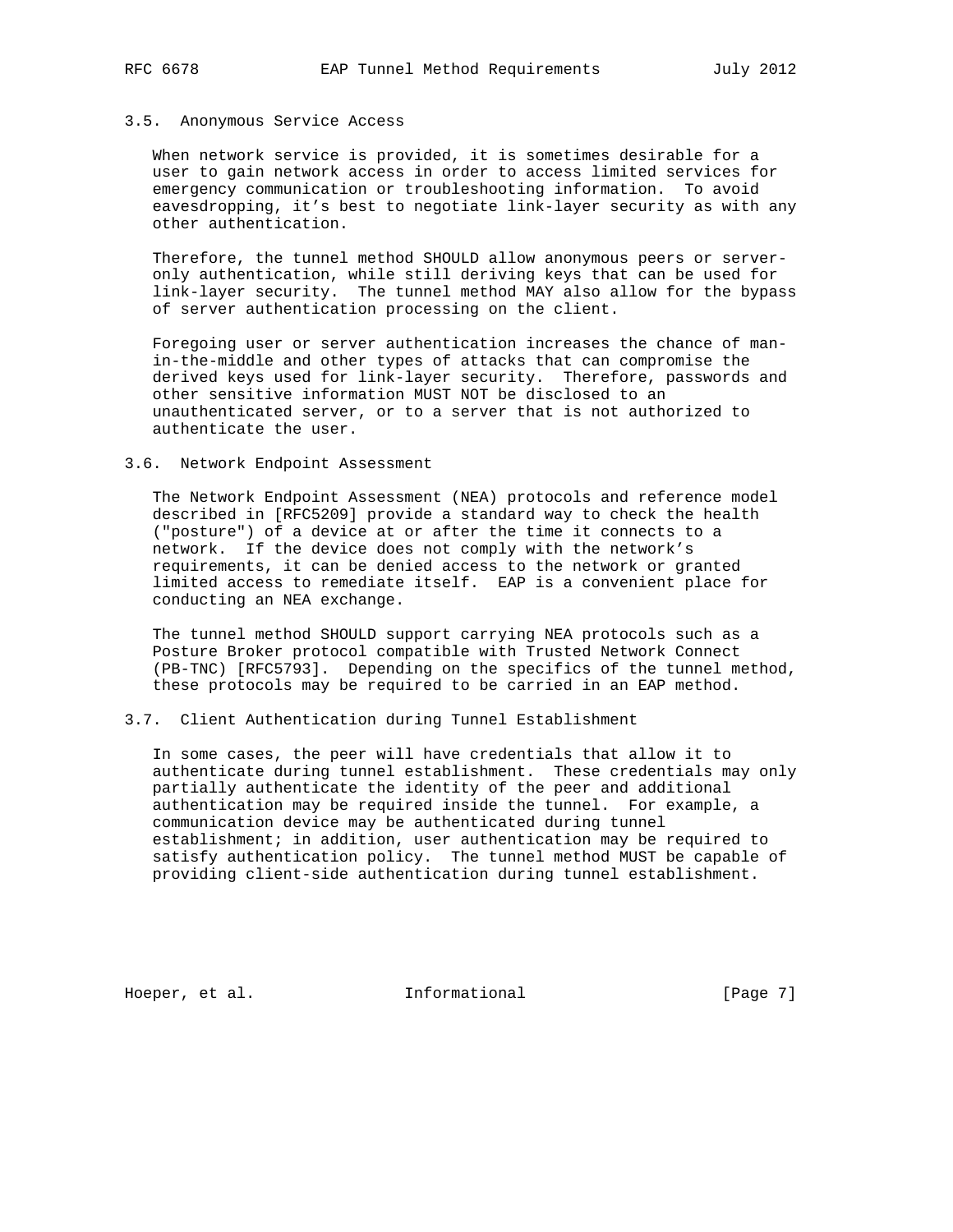# 3.8. Extensibility

 The tunnel method MUST provide extensibility so that additional data related to authentication, authorization, and network access can be carried inside the tunnel in the future. This removes the need to develop new tunneling methods for specific purposes.

 An application for extensibility is credential provisioning. When a peer has authenticated with EAP, this is a convenient time to distribute credentials to that peer that may be used for later authentication exchanges. For example, the authentication server can provide a private key or shared key to the peer that can be used by the peer to perform rapid re-authentication or roaming. In addition, there have been proposals to perform enrollment within EAP, such as [EAP-ENROLL]. Another use for extensibility is support for alternate authentication frameworks within the tunnel.

## 3.9. Certificate-Less Authentication and Generic EAP Method Extension

 In some cases, the peer will not have a way to verify a server certificate and, in some cases, a server might not have a certificate to verify. Therefore, it is desirable to support certificate-less authentication. An application for this is credential provisioning where the peer and server authenticate each other with a shared password and credentials for subsequent authentication (e.g., a key pair and certificate, or a shared key) can be passed inside the tunnel. Another application is to extend existing EAP methods with new features such as EAP channel bindings.

 Great care must be taken when using tunnels with no server authentication for the protection of an inner method. For example, the client may lack the appropriate trust roots to fully authenticate the server, but may still establish the tunnel to execute an inner EAP method to perform mutual authentication and key derivation. In these cases, the inner EAP method MUST provide resistance to dictionary attack and a cryptographic binding between the inner method and the tunnel method MUST be established. Furthermore, the cipher suite used to establish the tunnel MUST derive the master key using contributions from both client and server, as in ephemeral Diffie-Hellman cipher suites.

The tunnel method MAY allow for certificate-less authentication.

Hoeper, et al. 1nformational 1999 [Page 8]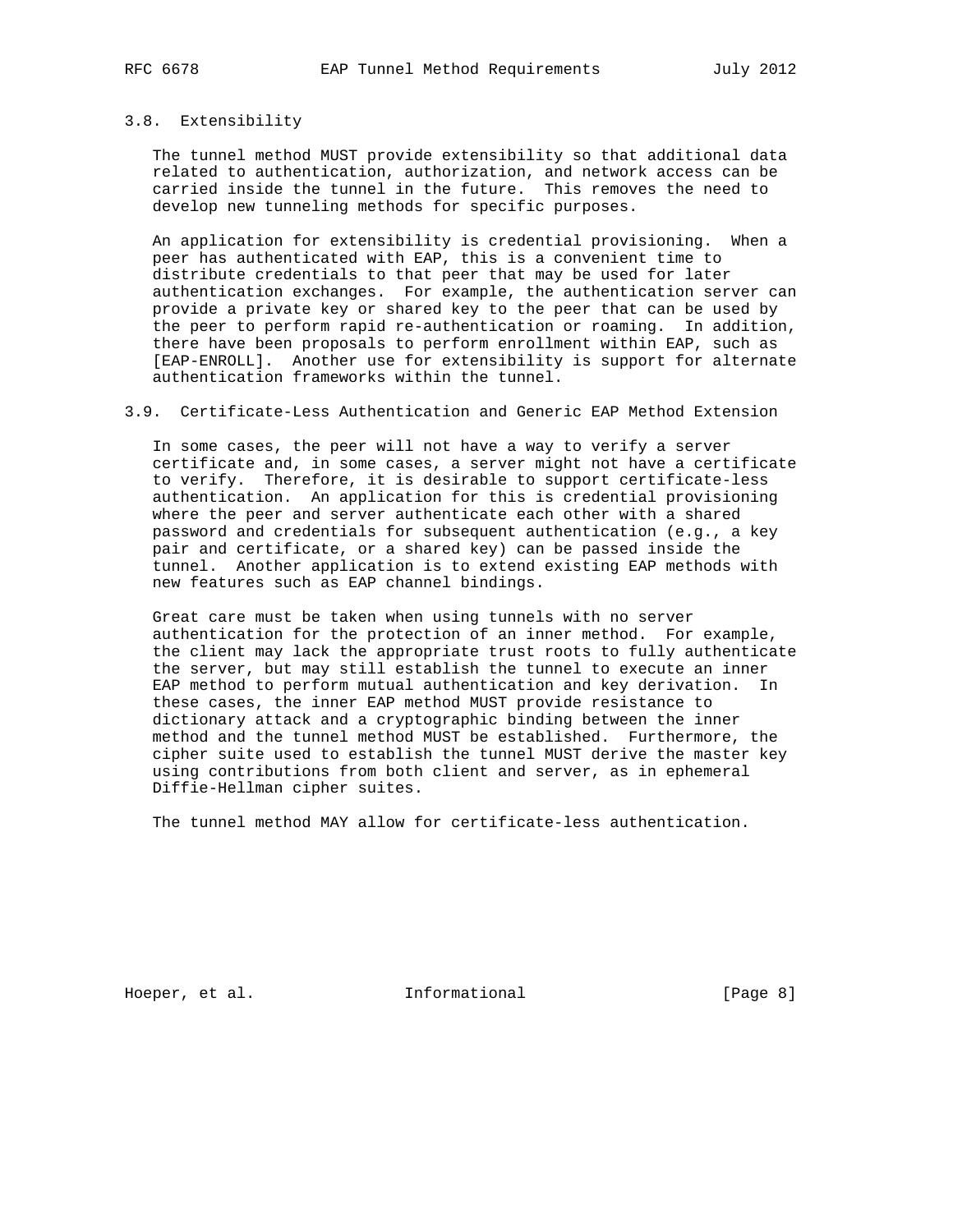# 4. Requirements

- 4.1. General Requirements
- 4.1.1. RFC Compliance

 The tunnel method MUST include a Security Claims section with all security claims specified in Section 7.2 in RFC 3748 [RFC3748]. In addition, it MUST meet the requirement in Sections 2.1 and 7.4 of RFC 3748 that tunnel methods MUST support protection against man-in-the middle attacks. Furthermore, the tunnel method MUST support identity protection as specified in Section 7.3 of RFC 3748.

 The tunnel method MUST be unconditionally compliant with RFC 4017 [RFC4017] (using the definition of "unconditionally compliant" contained in Section 1.1 of RFC 4017). This means that the method MUST satisfy all the "MUST", "MUST NOT", "SHOULD", and "SHOULD NOT" requirements in RFC 4017.

The tunnel method MUST meet all the "MUST" and "SHOULD" requirements relevant to EAP methods contained in the EAP key management framework [RFC5247] or any successor. This includes the generation of the Master Session Key (MSK), Extended Master Session Key (EMSK), Peer-Id, Server-Id, and Session-Id. These requirements will enable the tunnel method to properly fit into the EAP key management framework, maintaining all of the security properties and guarantees of that framework.

 The tunnel method MUST NOT be tied to any single cryptographic algorithm. Instead, it MUST support run-time negotiation to select among an extensible set of cryptographic algorithms, such as algorithms used with certificates presented during tunnel establishment. This "cryptographic algorithm agility" provides several advantages. Most important, when a weakness in an algorithm is discovered or increased processing power overtakes an algorithm, users can easily transition to a new algorithm. Also, users can choose the algorithm that best meets their needs.

 The tunnel method MUST meet the SHOULD and MUST requirements pertinent to EAP method contained in Section 3 of RFC 4962 [RFC4962]. This includes: cryptographic algorithm independence; strong, fresh session keys; replay detection; keying material confidentiality and integrity; and confirmation of cipher suite selection.

Hoeper, et al. 1nformational 1999 [Page 9]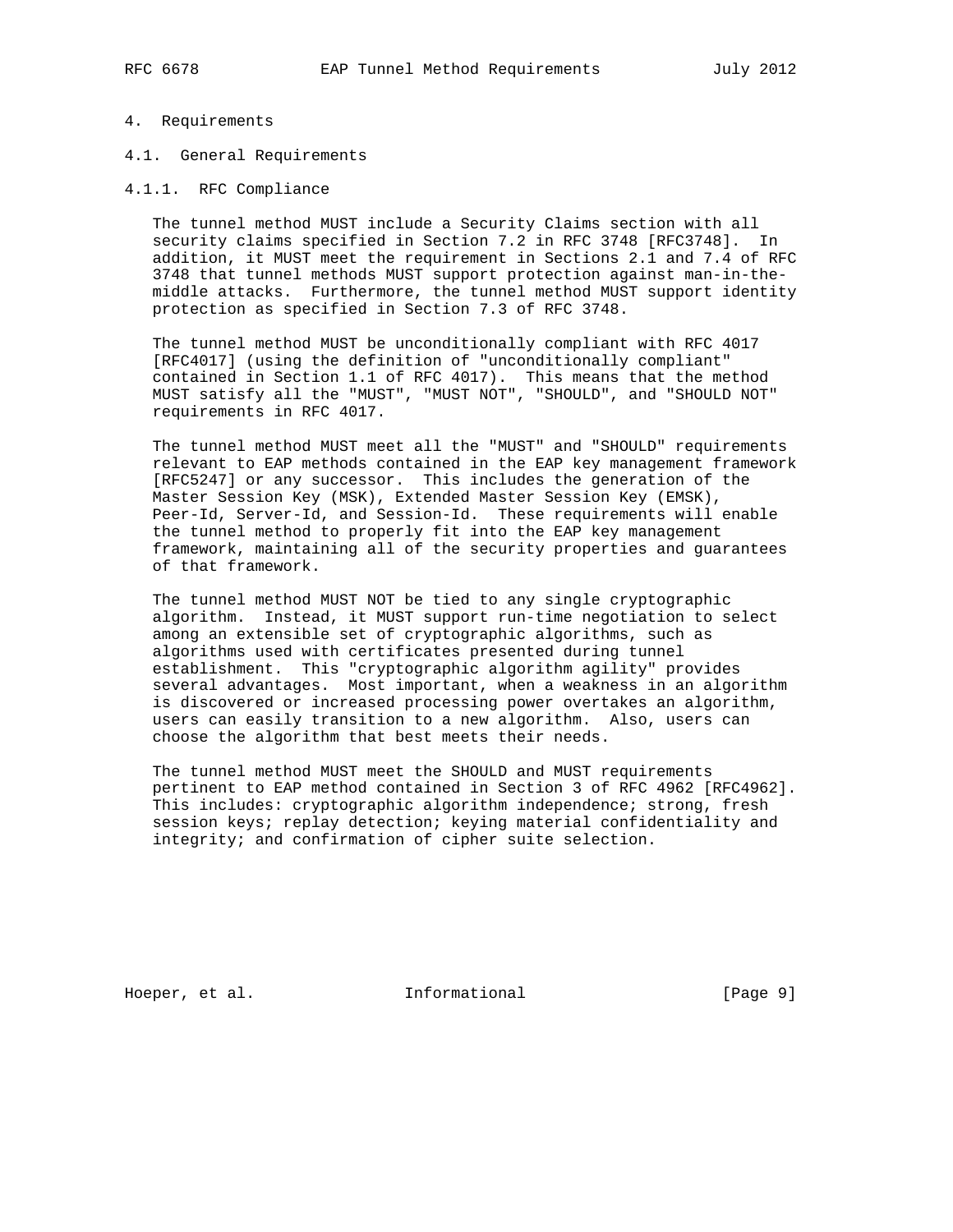## 4.2. Tunnel Requirements

 The following section discusses requirements for TLS tunnel establishment.

#### 4.2.1. TLS Requirements

 The tunnel-based method MUST support TLS version 1.2 [RFC5246] and may support earlier versions greater than SSL 2.0 in order to enable the possibility of backwards compatibility.

# 4.2.1.1. Cipher Suites

4.2.1.1.1. Cipher Suite Negotiation

 Cipher suite negotiations always suffer from downgrading attacks when they are not secured by any kind of integrity protection. A common practice is a post-negotiation integrity check in which, as soon as available, the established keys (here, the tunnel key) are used to derive integrity keys. These integrity keys are then used by the peer and authentication server to verify whether the cipher suite negotiation has been maliciously altered by another party.

 Integrity checks prevent downgrading attacks only if the derived integrity keys and the employed integrity algorithms cannot be broken in real-time. See Section 5.1 or [HC07] for more information on this. Hence, the tunnel method MUST provide integrity-protected cipher suite negotiation with secure integrity algorithms and integrity keys.

 TLS provides protected cipher suite negotiation as long as all the cipher suites supported provide authentication, key establishment, and data integrity protection as discussed in Section 5.1.

### 4.2.1.1.2. Tunnel Data Protection Algorithms

 In order to prevent attacks on the cryptographic algorithms employed by inner authentication methods, a tunnel protocol's protection needs to provide a basic level of algorithm strength. The tunnel method MUST provide at least one mandatory-to-implement cipher suite that provides the equivalent security of 128-bit AES for encryption and message authentication. See Part 1 of the NIST "Recommendation for Key Management" [NIST-SP-800-57] for a discussion of the relative strengths of common algorithms.

Hoeper, et al. 1000 and 111 Informational [Page 10]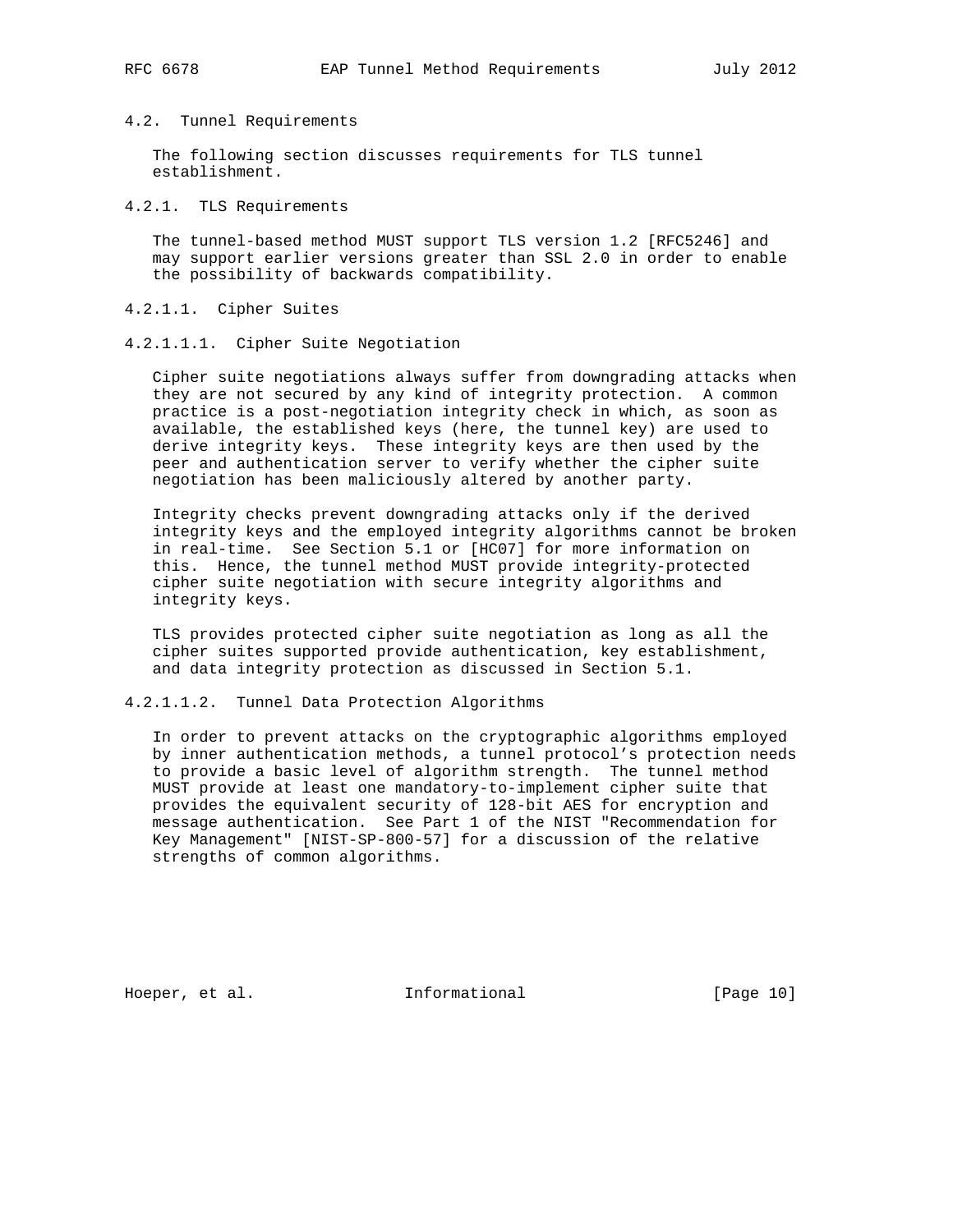# 4.2.1.1.3. Tunnel Authentication and Key Establishment

 A tunnel method MUST provide unidirectional authentication from authentication server to EAP peer and mutual authentication between authentication server and EAP peer. The tunnel method MUST provide at least one mandatory-to-implement cipher suite that provides certificate-based authentication of the server and provides optional certificate-based authentication of the client. Other types of authentication MAY be supported.

 At least one mandatory-to-implement cipher suite MUST be approved by the NIST "Draft Recommendation for Key Management", Part 3 [NIST-SP-800-57p3], i.e., the cipher suite MUST be listed in Table 4-1, 4-2, or 4-3 in that document.

 The mandatory-to-implement cipher suites MUST only include cipher suites that use strong cryptographic algorithms. They MUST NOT include cipher suites providing mutually anonymous authentication or static Diffie-Hellman cipher suites.

 Other cipher suites MAY be selected following the security requirements for tunnel protocols in the NIST "Recommendation for EAP Methods Used in Wireless Network Access Authentication" [NIST-SP-800-120].

# 4.2.1.2. Tunnel Replay Protection

 In order to prevent replay attacks on a tunnel protocol, the message authentication MUST be generated using a time-variant input such as timestamps, sequence numbers, nonces, or a combination of these, so that any reuse of the authentication data can be detected as invalid. TLS provides sufficient replay protection to meet this requirement as long as weak cipher suites discussed in Section 5.1 are avoided.

4.2.1.3. TLS Extensions

 In order to meet the requirements in this document, TLS extensions MAY be used. For example, TLS extensions may be useful in providing certificate revocation information via the TLS Online Certificate Status Protocol (OCSP) extension [RFC6066] (thus meeting the requirement in Section 4.5.1.3).

#### 4.2.1.4. Peer Identity Privacy

 A tunnel protocol MUST support peer privacy. This requires that the username and other attributes associated with the peer are not transmitted in the clear or to an unauthenticated, unauthorized party. Peer identity protection provided by the tunnel method

Hoeper, et al. 1000 and 111 Informational 1000 and 1000 and 111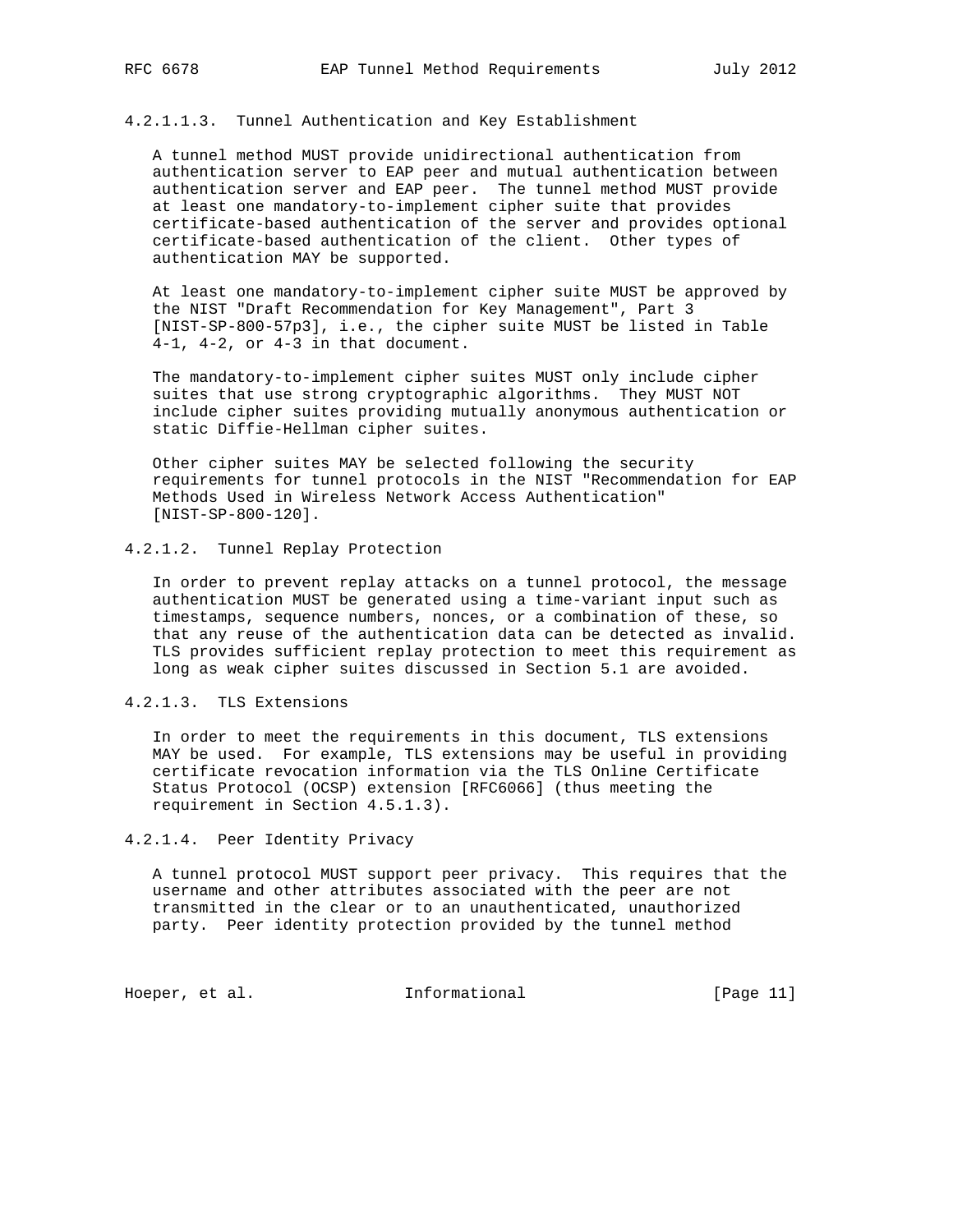applies to establishment of the tunnel and protection of inner method specific identities. If applicable, the peer certificate is sent confidentially (i.e., encrypted).

4.2.1.5. Session Resumption

 The tunnel method MUST support TLS session resumption as defined in [RFC5246]. The tunnel method MAY support other methods of session resumption such as those defined in [RFC5077].

4.2.2. Fragmentation

 Tunnel establishment sometimes requires the exchange of information that exceeds what can be carried in a single EAP message. In addition, information carried within the tunnel may also exceed this limit. Therefore, a tunnel method MUST support fragmentation and reassembly.

4.2.3. Protection of Data External to Tunnel

 A man-in-the-middle attacker can modify cleartext values such as protocol version and type code information communicated outside the TLS tunnel. The tunnel method MUST provide implicit or explicit protection of the protocol version and type code. If modification of other information external to the tunnel can cause exploitable vulnerabilities, the tunnel method MUST provide protection against modification of this additional data.

4.3. Tunnel Payload Requirements

 This section describes the payload requirements inside the tunnel. These requirements frequently express features that a candidate protocol must be capable of offering so that a deployer can decide whether to make use of that feature. This section does not state requirements about what features of each protocol must be used during a deployment.

4.3.1. Extensible Attribute Types

 The payload MUST be extensible. Some standard payload attribute types will be defined to meet known requirements listed below, such as password authentication, inner EAP method, vendor-specific attributes, and result indication. Additional payload attributes MAY be defined in the future to support additional features and data types.

Hoeper, et al. 1000 Informational [Page 12]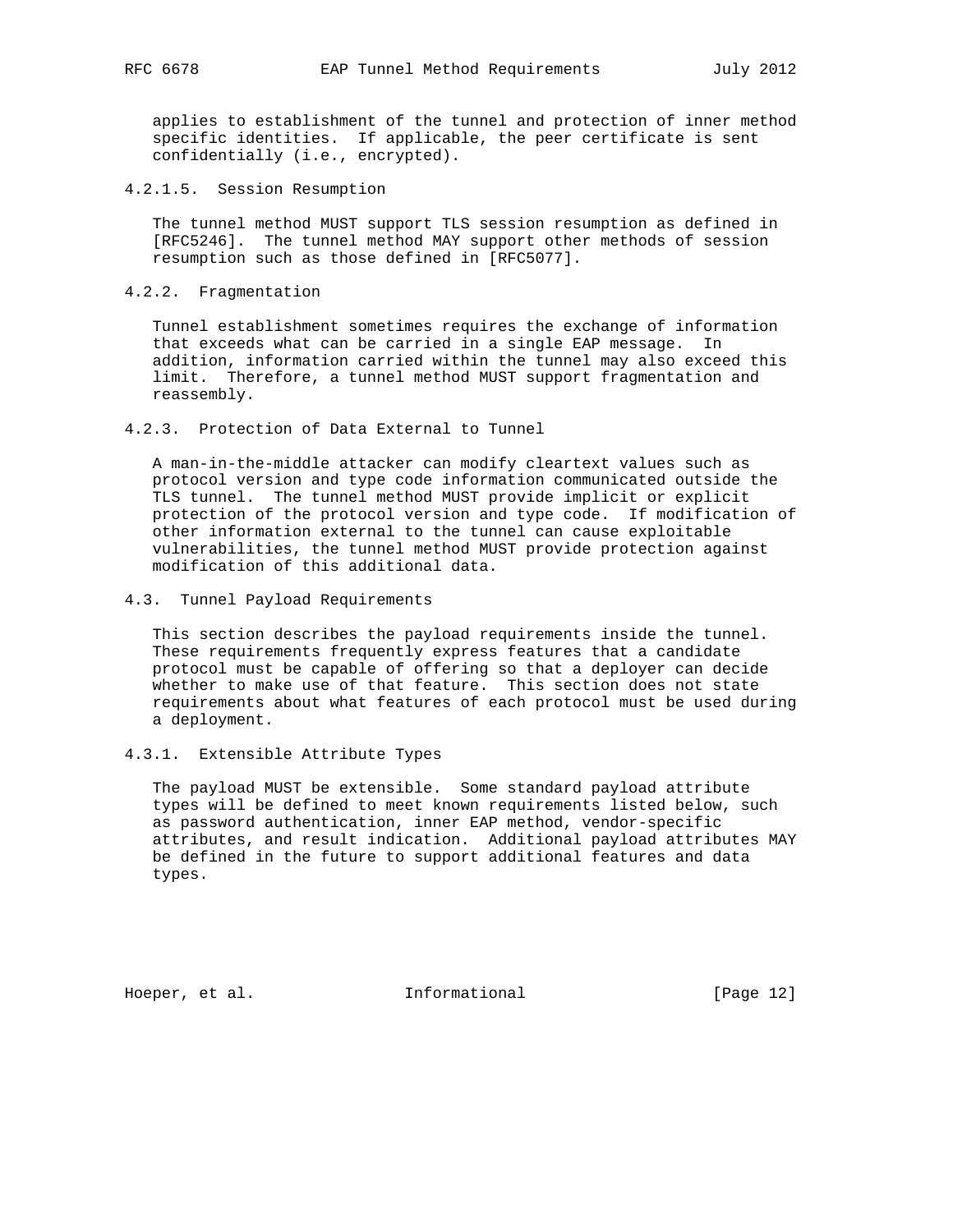# 4.3.2. Request/Challenge Response Operation

 The payload MUST support the request and response type of half-duplex operation typical of EAP. Multiple attributes may be sent in a single payload. The payload MAY support transporting multiple authentications in a single payload packet.

# 4.3.3. Indicating Criticality of Attributes

 It is expected that new attributes will be defined to be carried within the tunnel method. In some cases, it is necessary for the sender to know if the receiver did not understand the attribute. To support this, there MUST be a way for the sender to mark attributes such that the receiver will indicate if an attribute is not understood.

4.3.4. Vendor-Specific Support

 The payload MUST support communication of an extensible set of vendor-specific attributes. These attributes will be segmented into uniquely identified vendor-specific namespaces. They can be used for experiments or vendor-specific features.

4.3.5. Result Indication

 The payload MUST support result indication and its acknowledgement, so both the EAP peer and server will end up with a synchronized state. The result indication is needed after each chained inner authentication method and at the end of the authentication, so separate result indications for intermediate and final results MUST be supported.

## 4.3.6. Internationalization of Display Strings

 The payload MAY provide a standard attribute format that supports international strings. This attribute format MUST support encoding strings in UTF-8 [RFC3629] format. Any strings sent by the server intended for display to the user MUST be sent in UTF-8 format and SHOULD be able to be marked with language information and adapted to the user's language preference as indicated by RFC 5646 [RFC5646]. Note that in some cases, such as when transmitting error codes, it is acceptable to exchange numeric codes that can be translated by the client to support the particular local language. These numeric codes are not subject to internationalization during transmission.

Hoeper, et al. 1000 Informational [Page 13]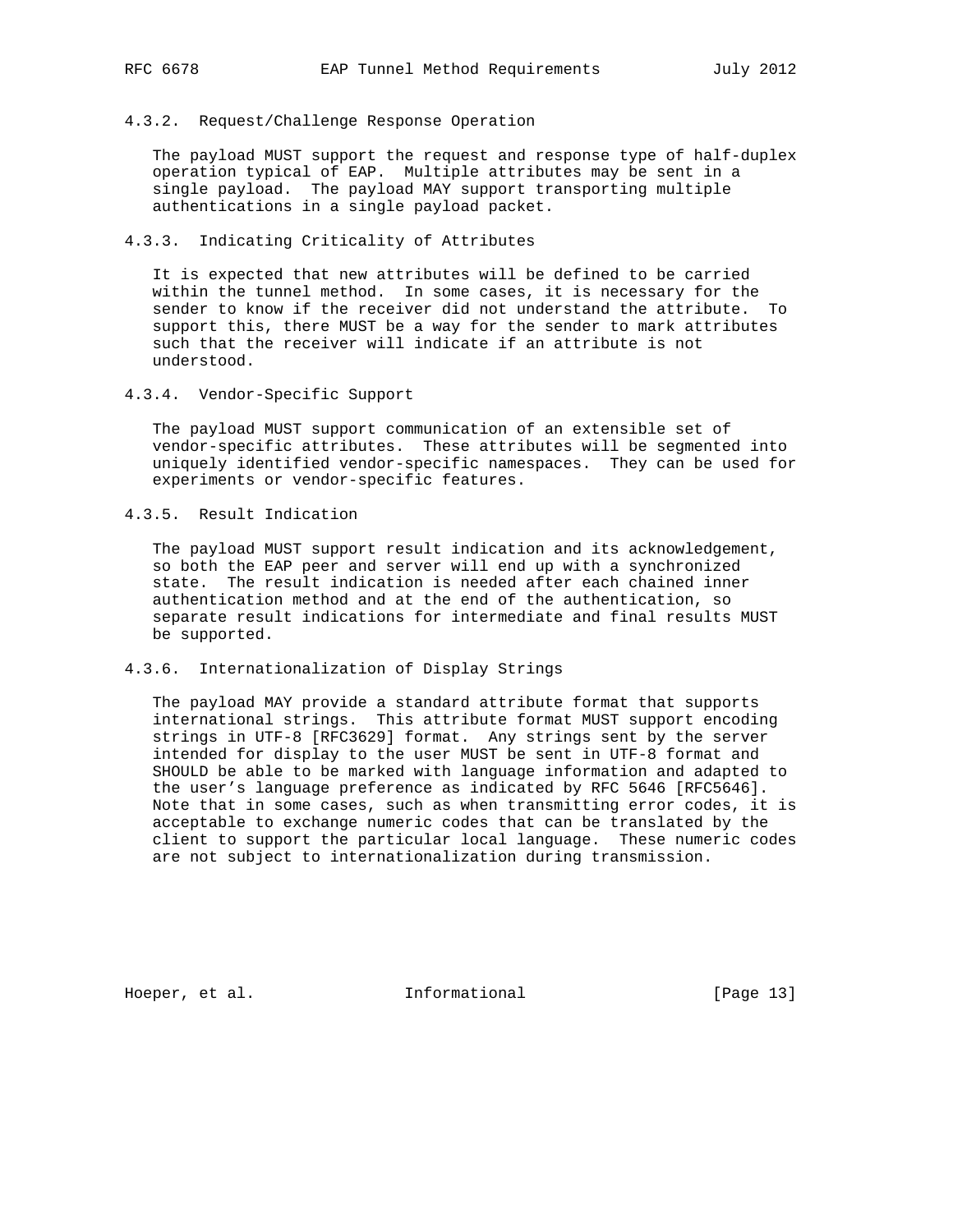# 4.4. EAP Channel Binding Requirements

 The tunnel method MUST be capable of meeting EAP channel binding requirements described in [RFC6677]. As discussed in [RFC5056], EAP channel bindings differ from channel bindings discussed in other contexts. Cryptographic binding between the TLS tunnel and the inner method discussed in Section 4.6.3 relates directly to the non-EAP channel binding concepts discussed in RFC 5056.

# 4.5. Requirements Associated with Carrying Username and Passwords

 This section describes the requirements associated with tunneled password authentication. The password authentication mentioned here refers to user or machine authentication using a legacy password database or verifier, such as the Lightweight Directory Access Protocol (LDAP) [RFC4511], OTP, etc. These typically require the password in its original text form in order to authenticate the peer; hence, they require the peer to send the cleartext username and password to the EAP server.

#### 4.5.1. Security

 Many internal EAP methods have the peer send its password in the clear to the EAP server. Other methods (e.g., challenge-response methods) are vulnerable to attacks if an eavesdropper can intercept the traffic. For any such methods, the security measures in the following sections MUST be met.

## 4.5.1.1. Confidentiality and Integrity

 The cleartext password exchange MUST be integrity and confidentiality protected. As long as the password exchange occurs inside an authenticated and encrypted tunnel, this requirement is met.

### 4.5.1.2. Authentication of Server

 The EAP server MUST be authenticated before the peer sends the cleartext password to the server.

# 4.5.1.3. Server Certificate Revocation Checking

 When certificate authentication is used during tunnel establishment, the EAP peer may need to present its password to the server before it has network access to check the revocation status of the server's credentials. Therefore, the tunnel method MUST support mechanisms to check the revocation status of a credential. The tunnel method SHOULD make use of Online Certificate Status Protocol (OCSP)

Hoeper, et al. 1000 and 111 Informational 1000 and 14]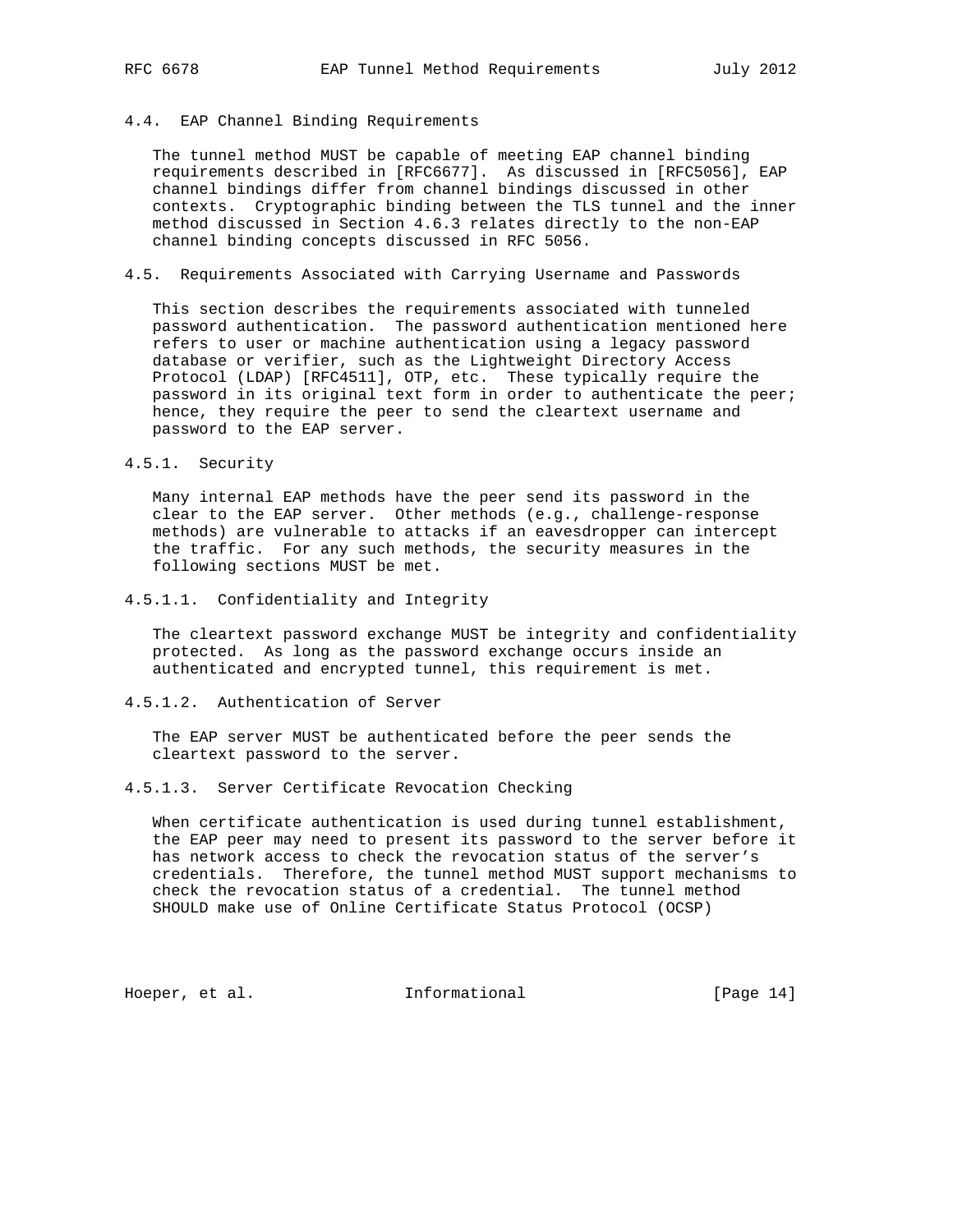[RFC2560] or Server-based Certificate Validation Protocol (SCVP) [RFC5055] to obtain the revocation status of the EAP server certificate.

# 4.5.2. Internationalization

 The password authentication exchange MUST support usernames and passwords in international languages. It MUST support encoding of username and password strings in UTF-8 [RFC3629] format. The method MUST specify how username and password normalizations and/or comparisons are performed in reference to SASLprep [RFC4013], Net-UTF-8 [RFC5198], or their replacements.

 Any strings sent by the server intended for display to the user MUST be sent in UTF-8 format and SHOULD be able to be marked with language information and adapted to the user's language preference as indicated by RFC 5646 [RFC5646]. Note that, in some cases, such as when transmitting error codes, it is acceptable to exchange numeric codes that can be translated by the client to support the particular local language. These numeric codes are not subject to internationalization during transmission.

# 4.5.3. Metadata

 The password authentication exchange SHOULD support additional associated metadata that can be used to indicate whether the authentication is for a user or a machine. This allows the EAP server and peer to request and negotiate authentication specifically for a user or machine. This is useful in the case of multiple inner authentications where the user and machine both need to be authenticated.

#### 4.5.4. Password Change

 The password authentication exchange MUST support password change. The exchange SHOULD be extensible to support other "housekeeping" functions, such as the management of PINs or other data, required by some systems.

## 4.6. Requirements Associated with Carrying EAP Methods

 The tunnel method MUST be able to carry inner EAP methods without modifying them. EAP methods MUST NOT be redefined inside the tunnel.

Hoeper, et al. 1000 and 111 Informational [Page 15]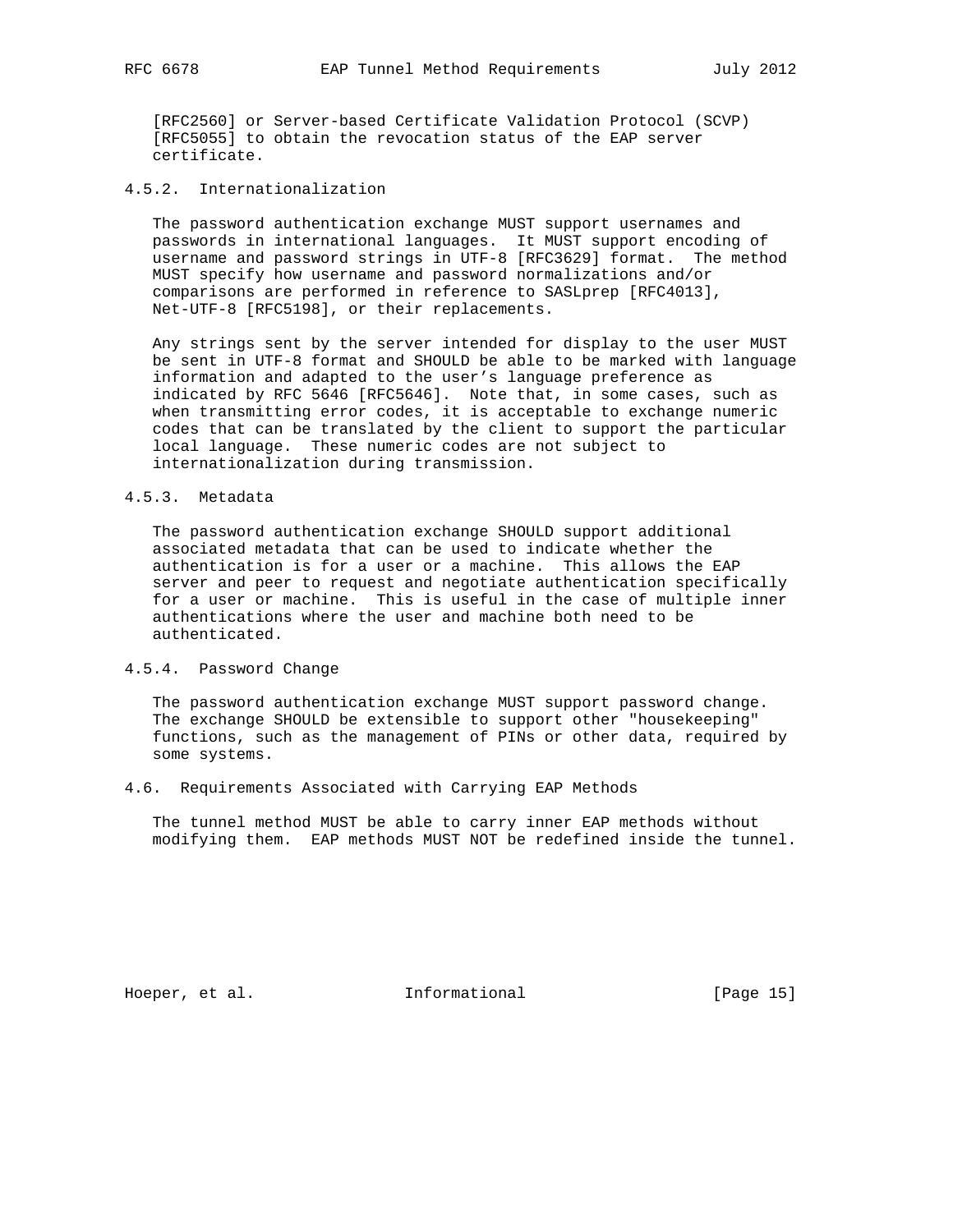# 4.6.1. Method Negotiation

 The tunnel method MUST support the protected negotiation of the inner EAP method. It MUST NOT allow the inner EAP method negotiation to be manipulated by intermediaries.

## 4.6.2. Chained Methods

 The tunnel method SHOULD support the chaining of multiple EAP methods. The tunnel method MUST allow for the communication of intermediate results and for the verification of compound binding between executed inner methods when chained methods are employed.

## 4.6.3. Cryptographic Binding with the TLS Tunnel

 The tunnel method MUST provide a mechanism to bind the tunnel protocol and the inner EAP method. This property is referred to as cryptographic binding. Such bindings are an important tool for mitigating the tunnel MitM attacks [TUNNEL-MITM]. Cryptographic bindings enable the complete prevention of tunnel MitM attacks without the need of additional security policies, as long as the inner method derives keys and is not vulnerable to attacks outside a protected tunnel [LCN-2010]. Even though weak or non-key-deriving inner methods may be permitted. Thus, security policies preventing tunnel MitM attacks are still necessary, and the tunnel method MUST provide cryptographic bindings, because only this allows migrating to more secure, policy-independent implementations.

 Cryptographic bindings are typically achieved by securely mixing the established keying material (say, tunnel key TK) from the tunnel protocol with the established keying material (say, method key MK) from the inner authentication method(s) in order to derive fresh keying material. If chained EAP methods are executed in the tunnel, all derived inner keys are combined with the tunnel key to create a new compound tunnel key (CTK). In particular, CTK is used to derive the EAP MSK, EMSK and other transient keys (shown as "TEK" below), such as transient encryption keys and integrity protection keys. The key hierarchy for tunnel method executions that derive compound keys for the purpose of cryptographic binding is depicted in Figure 1.

 In the case of the sequential executions of n inner methods, a chained compound key CTK\_i MUST be computed upon the completion of each inner method i such that it contains the compound key of all previous inner methods, i.e., CTK\_i=f(CTK\_i-1, MK\_i) with 0 < i <= n and  $CTK_0=TK$ , where  $f()$  is a key derivation function, such as one that complies with the NIST "Recommendation for Key Derivation Using Pseudorandom Functions" [NIST-SP-800-108]. CTK\_n SHOULD serve as the key to derive further keys. Figure 1 depicts the key hierarchy in

Hoeper, et al. 1000 and 111 Informational 1000 and 16 [Page 16]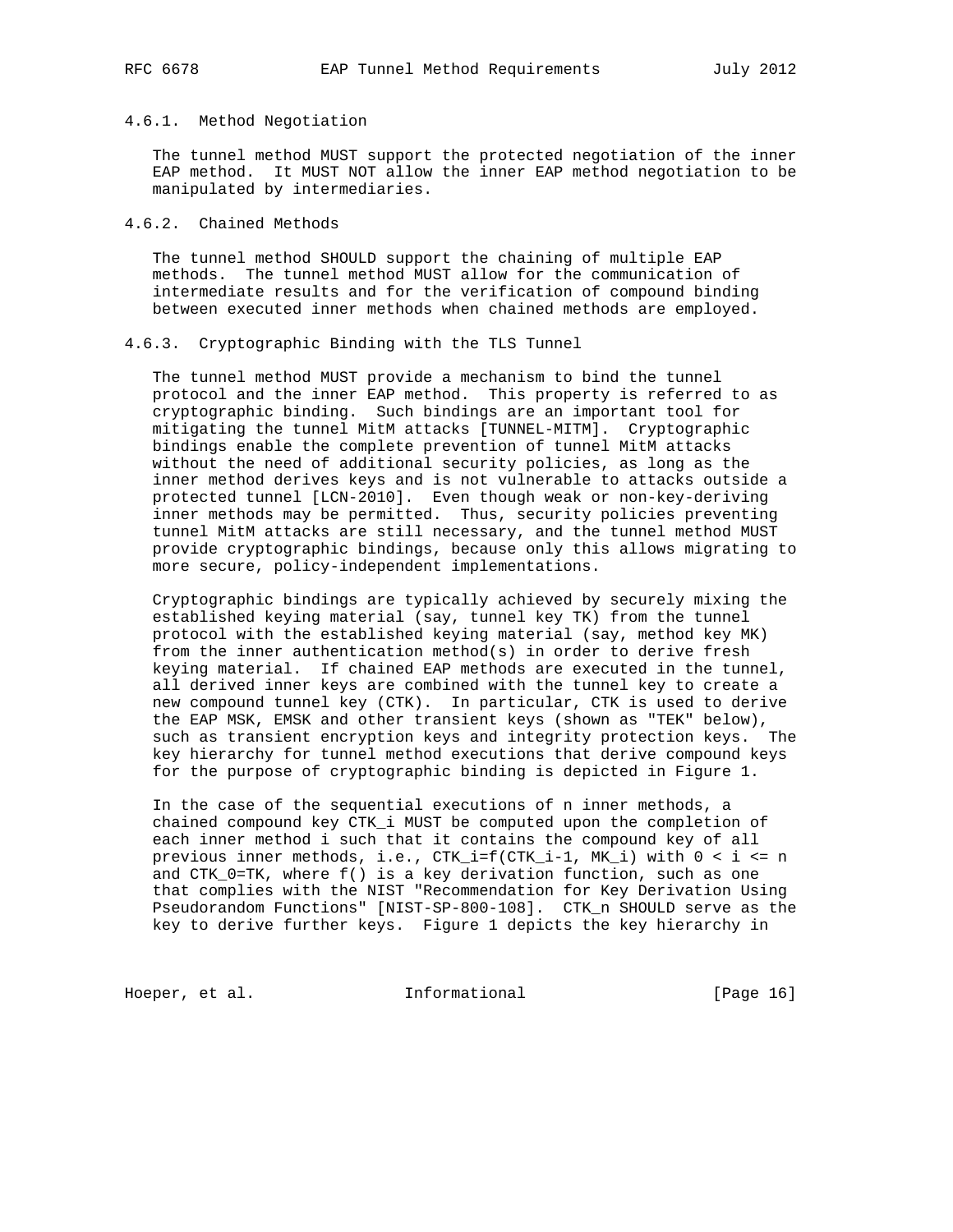the case of a single inner method. Transient keys derived from the compound key CTK are used in a cryptographic protocol to verify the integrity of the tunnel and the inner authentication method.



Figure 1: Compound Keys

 Furthermore, all compound keys CTK\_i and all keys derived from it SHOULD follow the recommendations for key derivations and key hierarchies as specified in [NIST-SP-800-108]. In particular, all derived keys MUST have a lifetime assigned that does not exceed the lifetime of any key higher in the key hierarchy. The derivation MUST prevent a compromise in one part of the system from leading to compromises in other parts of the system that relay on keys at the same or higher level in the hierarchy.

# 4.6.4. Peer-Initiated EAP Authentication

 The tunnel method SHOULD allow for the peer to initiate an inner EAP authentication in order to meet its policy requirements for authenticating the server.

# 4.6.5. Method Metadata

 The tunnel method SHOULD allow for the communication of additional data associated with an EAP method. This can be used to indicate whether the authentication is for a user or a machine. This allows the EAP server and peer to request and negotiate authentication specifically for a user or machine. This is useful in the case of multiple inner EAP authentications where the user and machine both need to be authenticated.

Hoeper, et al. Informational [Page 17]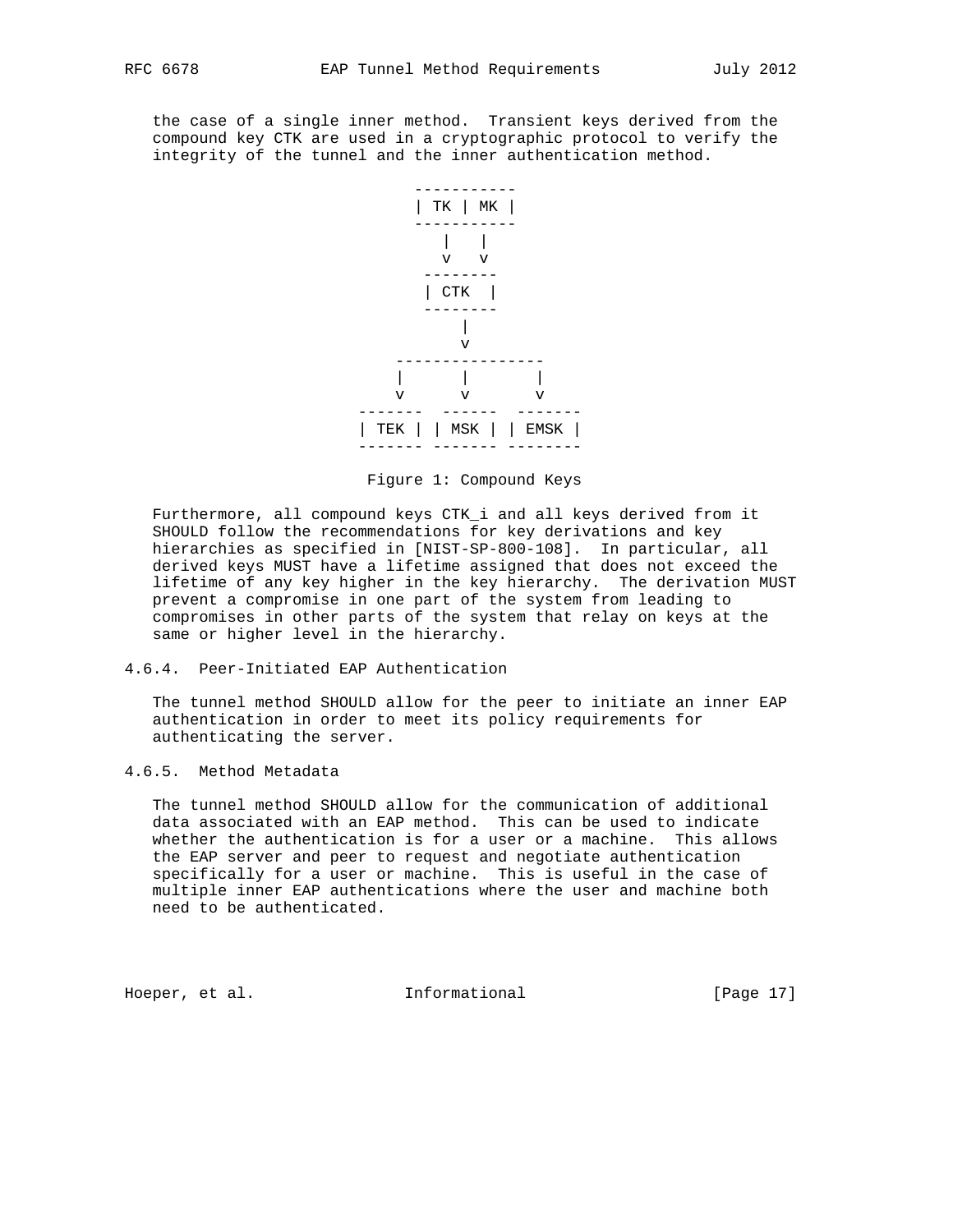### 5. Security Considerations

 A tunnel method is often deployed to provide mutual authentication between EAP Peer and EAP Server and to generate key material for use in protecting lower-layer protocols. In addition the tunnel is used to protect the communication of additional data, including peer identity between the EAP Peer and EAP Server from disclosure to or modification by an attacker. These sections cover considerations that affect the ability for a method to achieve these goals.

## 5.1. Cipher Suite Selection

 TLS supports a wide range of cipher suites providing a variety of security properties. The selection of cipher suites is critical to the security of the tunnel method. Selection of a cipher suite with weak or no authentication, such as an anonymous Diffie-Hellman-based cipher suite, will greatly increase the risk of system compromise. Since a tunnel method uses the TLS tunnel to transport data, the selection of a cipher suite with weak data encryption and integrity algorithms will also increase the vulnerability of the method to attacks.

 A tunnel protocol is prone to downgrading attacks if the tunnel protocol supports any key establishment algorithm that can be broken on-line. In a successful downgrading attack, an adversary breaks the selected "weak" key establishment algorithm and optionally the "weak" authentication algorithm without being detected. Here, "weak" refers to a key establishment algorithm that can be broken in real-time, and an authentication scheme that can be broken off-line, respectively. See [HC07] for more details. The requirements in this document disapprove the use of key establishment algorithms that can be broken on-line.

 Mutually anonymous tunnel protocols are prone to man-in-the-middle attacks described in [HC07]. During such an attack, an adversary establishes one tunnel with the peer and one with the authentication server, while the peer and server believe that they established a tunnel with each other. Once both tunnels have been established, the adversary can eavesdrop on all communications within the tunnels, i.e., the execution of the inner authentication method(s). Consequently, the adversary can eavesdrop on the identifiers that are exchanged as part of the EAP method, and thus the privacy of peer and/or authentication server is compromised along with any other data transmitted within the tunnels. This document requires server authentication to avoid the risks associated with anonymous cipher suites.

Hoeper, et al. 1000 and 111 Informational [Page 18]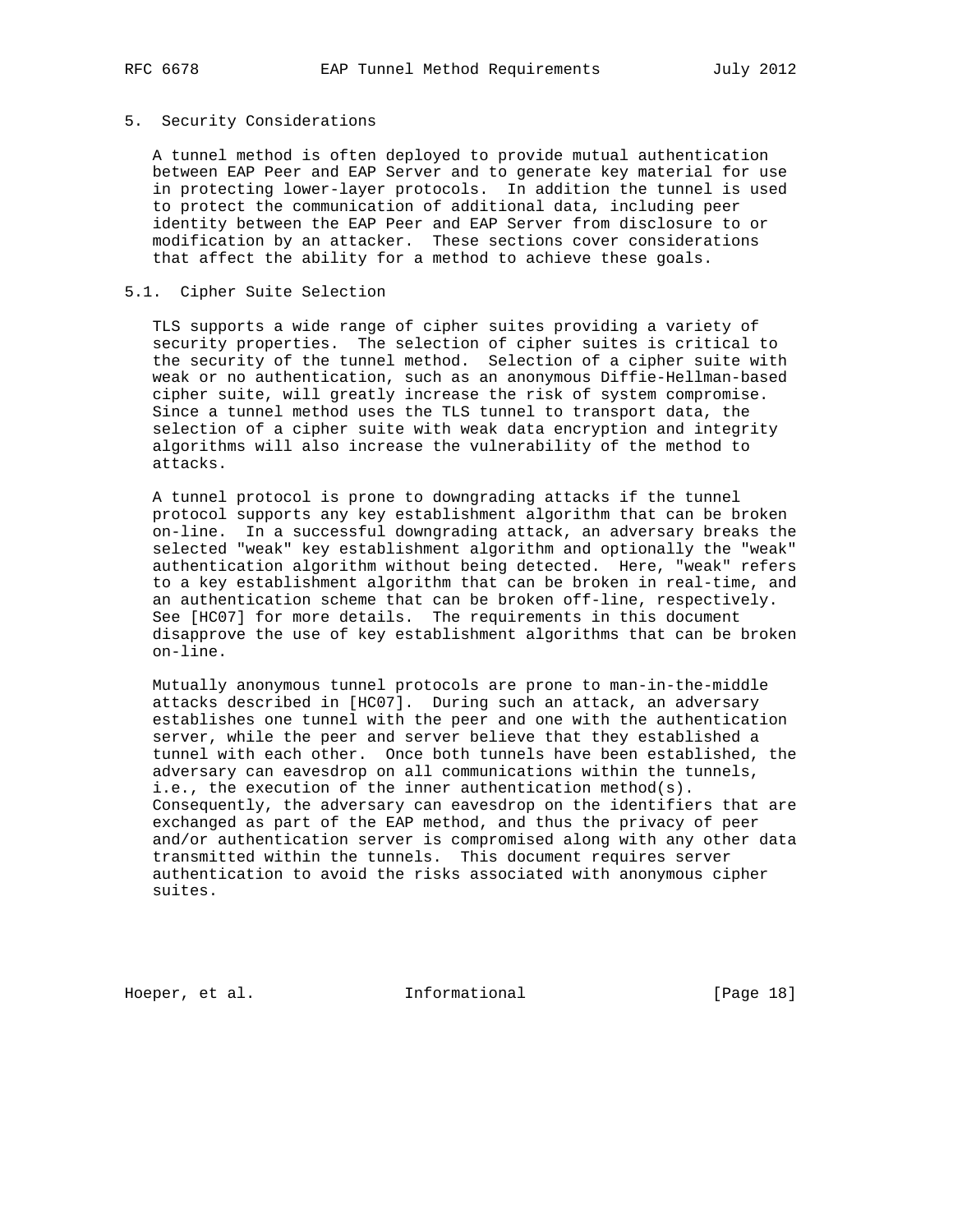# 5.2. Tunneled Authentication

 In many cases, a tunnel method provides mutual authentication by authenticating the server during tunnel establishment and authenticating the peer within the tunnel using an EAP method. As described in [TUNNEL-MITM], this mode of operation can allow tunnel man-in-the-middle attackers to authenticate to the server as the peer by tunneling the inner EAP protocol messages to and from a peer that is executing the method outside a tunnel or with an untrustworthy server. Cryptographic binding between the established keying material from the inner authentication method(s) and the tunnel protocol verifies that the endpoints of the tunnel and the inner authentication method(s) are the same. This can thwart the attack if the inner-method-derived keys are of sufficient strength that they cannot be broken in real-time.

 In cases where the inner authentication method does not generate any key material or only weak key material, security policies MUST be enforced such that the peer cannot execute the inner method with the same credentials outside a protective tunnel or with an untrustworthy server.

## 5.3. Data External to Tunnel

 The tunnel method will use data that is outside the TLS tunnel such as the EAP type code or version numbers. If an attacker can compromise the protocol by modifying these values, the tunnel method MUST protect this data from modification. In some cases, external data may not need additional protection because it is implicitly verified during the protocol operation.

# 5.4. Separation of TLS Tunnel and Inner Authentication Termination

 Terminating the inner method at a different location than the outer tunnel needs careful consideration. The inner method data may be vulnerable to modification and eavesdropping between the server that terminates the tunnel and the server that terminates the inner method. For example, if a cleartext password is used, then it may be sent to the inner method server in a RADIUS password attribute, which uses weak encryption that may not be suitable protection for many environments.

 In some cases, terminating the tunnel at a different location may make it difficult for a peer to authenticate the server and trust it for further communication. For example, if the TLS tunnel is terminated by a different organization, the peer needs to be able to authenticate and authorize the tunnel server to handle secret

Hoeper, et al. 1000 and 111 Informational [Page 19]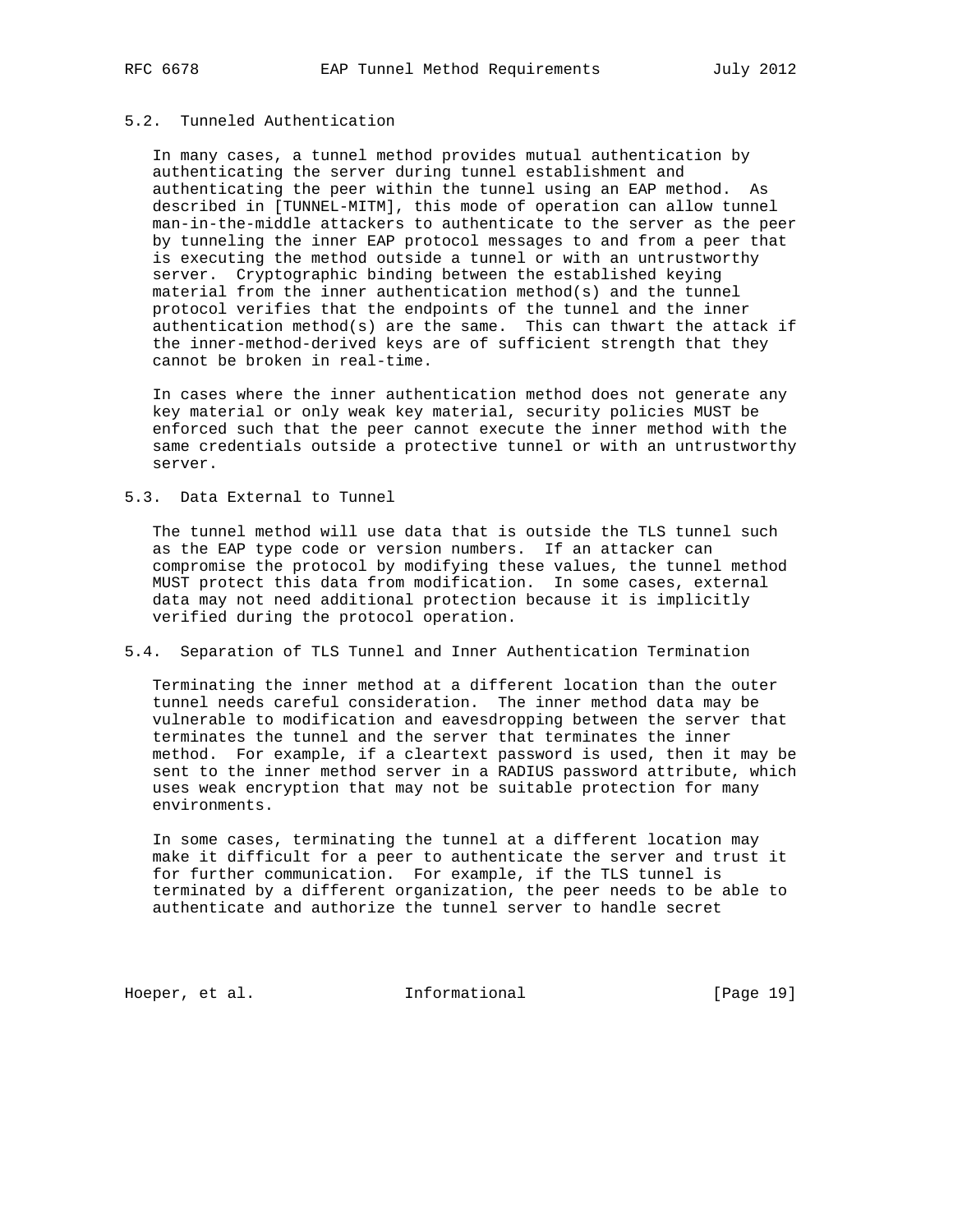credentials that the peer shares with the home server that terminates the inner method. This may not meet the security policy of many environments.

- 6. References
- 6.1. Normative References
	- [RFC2560] Myers, M., Ankney, R., Malpani, A., Galperin, S., and C. Adams, "X.509 Internet Public Key Infrastructure Online Certificate Status Protocol - OCSP", RFC 2560, June 1999.
	- [RFC3629] Yergeau, F., "UTF-8, a transformation format of ISO 10646", STD 63, RFC 3629, November 2003.
	- [RFC3748] Aboba, B., Blunk, L., Vollbrecht, J., Carlson, J., and H. Levkowetz, "Extensible Authentication Protocol (EAP)", RFC 3748, June 2004.
	- [RFC4017] Stanley, D., Walker, J., and B. Aboba, "Extensible Authentication Protocol (EAP) Method Requirements for Wireless LANs", RFC 4017, March 2005.
	- [RFC4962] Housley, R. and B. Aboba, "Guidance for Authentication, Authorization, and Accounting (AAA) Key Management", BCP 132, RFC 4962, July 2007.
	- [RFC5055] Freeman, T., Housley, R., Malpani, A., Cooper, D., and W. Polk, "Server-Based Certificate Validation Protocol (SCVP)", RFC 5055, December 2007.
	- [RFC5246] Dierks, T. and E. Rescorla, "The Transport Layer Security (TLS) Protocol Version 1.2", RFC 5246, August 2008.
	- [RFC5247] Aboba, B., Simon, D., and P. Eronen, "Extensible Authentication Protocol (EAP) Key Management Framework", RFC 5247, August 2008.
	- [RFC6677] Hartman, S., Ed., Clancy, T., and K. Hoeper, "Channel Binding Support for Extensible Authentication Protocol (EAP) Methods", RFC 6677, July 2012.

Hoeper, et al. 1000 and 111 Informational [Page 20]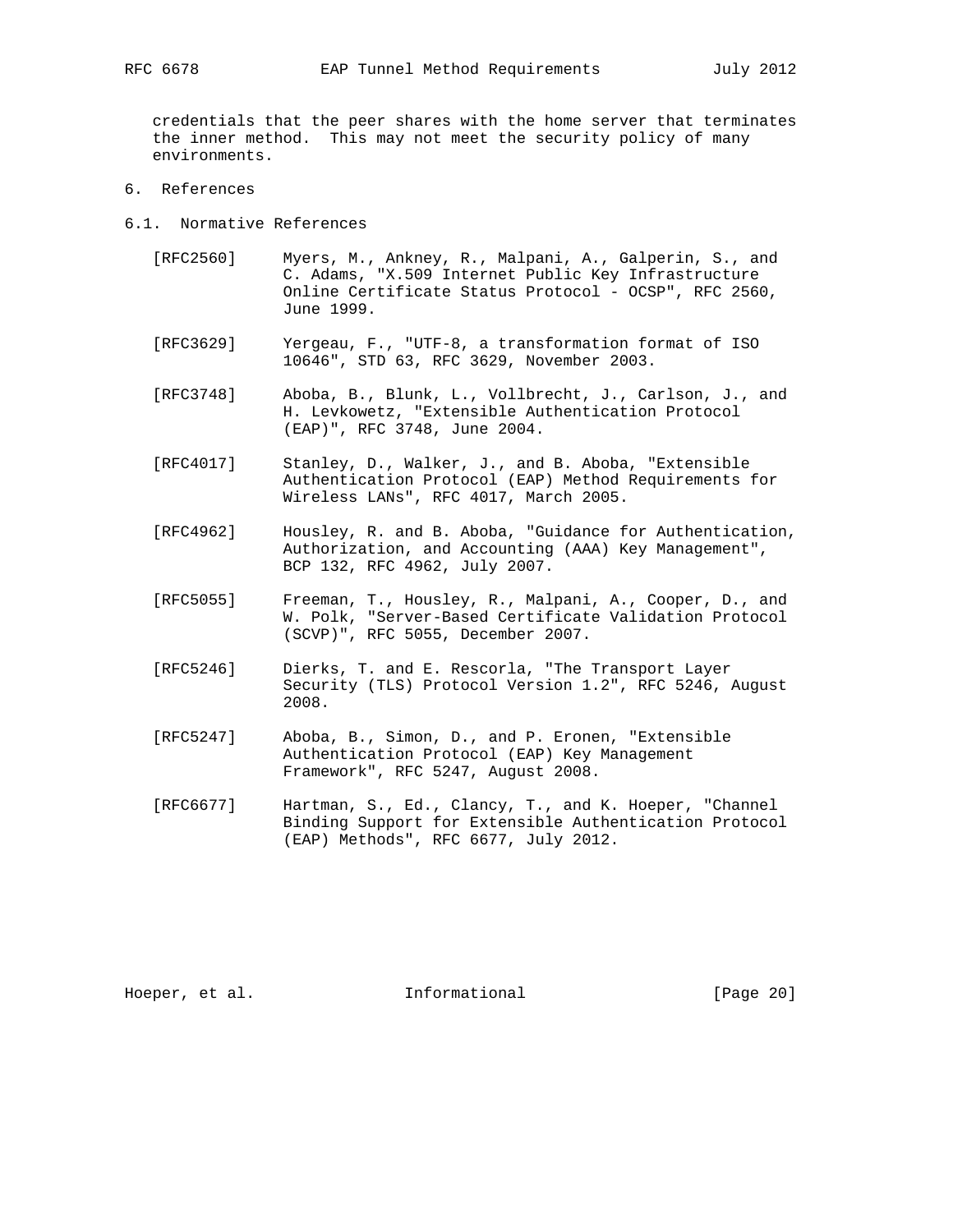# 6.2. Informative References

 [EAP-ENROLL] Mahy, R., "An Extensible Authentication Protocol (EAP) Enrollment Method", Work in Progress, March 2006.

- [HC07] Hoeper, K. and L. Chen, "Where EAP Security Claims Fail", Institute for Computer Sciences, Social Informatics and Telecommunications Engineering (ICST), The Fourth International Conference on Heterogeneous Networking for Quality, Reliability, Security and Robustness (QShine 2007), August 2007.
- [LCN-2010] Hoeper, K. and L. Chen, "An Inconvenient Truth about Tunneled Authentications", Proceedings of 35th Annual IEEE Conference on Local Computer Networks (LCN 2010), September 2009.
- [NIST-SP-800-108]

 Chen, L., "Recommendation for Key Derivation Using Pseudorandom Functions", Draft NIST Special Publication 800-108, April 2008.

[NIST-SP-800-120]

 Hoeper, K. and L. Chen, "Recommendation for EAP Methods Used in Wireless Network Access Authentication", NIST Special Publication 800-120, September 2009.

[NIST-SP-800-57]

 Barker, E., Barker, W., Burr, W., Polk, W., and M. Smid, "Recommendation for Key Management - Part 1: General (Revised)", NIST Special Publication 800-57, part 1, March 2007.

[NIST-SP-800-57p3]

 Barker, E., Burr, W., Jones, A., Polk, W., Rose, S., and M. Smid, "Recommendation for Key Management, Part 3 Application-Specific Key Management Guidance", Draft NIST Special Publication 800-57, part 3, October 2008.

- [PEAP] Microsoft Corporation, "[MS-PEAP]: Protected Extensible Authentication Protocol (PEAP) Specification", August 2009, <http:// download.microsoft.com/download/9/5/E/ 95EF66AF-9026-4BB0-A41D-A4F81802D92C/%5BMS- PEAP%5D.pdf>.
- [RFC4013] Zeilenga, K., "SASLprep: Stringprep Profile for User Names and Passwords", RFC 4013, February 2005.

Hoeper, et al. 1nformational [Page 21]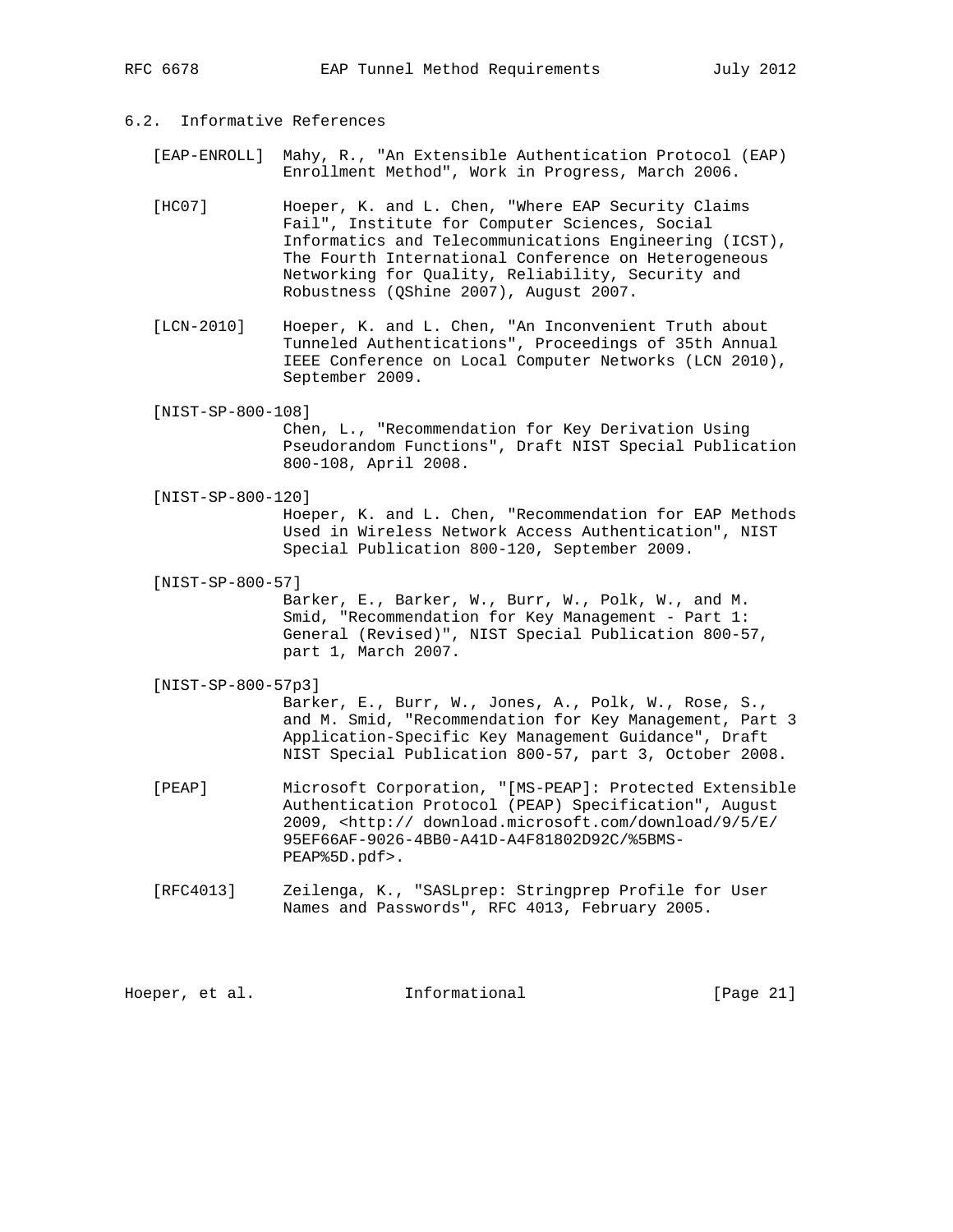- [RFC4282] Aboba, B., Beadles, M., Arkko, J., and P. Eronen, "The Network Access Identifier", RFC 4282, December 2005.
- [RFC4511] Sermersheim, J., "Lightweight Directory Access Protocol (LDAP): The Protocol", RFC 4511, June 2006.
- [RFC4851] Cam-Winget, N., McGrew, D., Salowey, J., and H. Zhou, "The Flexible Authentication via Secure Tunneling Extensible Authentication Protocol Method (EAP-FAST)", RFC 4851, May 2007.
- [RFC5056] Williams, N., "On the Use of Channel Bindings to Secure Channels", RFC 5056, November 2007.
- [RFC5077] Salowey, J., Zhou, H., Eronen, P., and H. Tschofenig, "Transport Layer Security (TLS) Session Resumption without Server-Side State", RFC 5077, January 2008.
- [RFC5198] Klensin, J. and M. Padlipsky, "Unicode Format for Network Interchange", RFC 5198, March 2008.
- [RFC5209] Sangster, P., Khosravi, H., Mani, M., Narayan, K., and J. Tardo, "Network Endpoint Assessment (NEA): Overview and Requirements", RFC 5209, June 2008.
- [RFC5281] Funk, P. and S. Blake-Wilson, "Extensible Authentication Protocol Tunneled Transport Layer Security Authenticated Protocol Version 0 (EAP- TTLSv0)", RFC 5281, August 2008.
- [RFC5646] Phillips, A. and M. Davis, "Tags for Identifying Languages", BCP 47, RFC 5646, September 2009.
- [RFC5793] Sahita, R., Hanna, S., Hurst, R., and K. Narayan, "PB-TNC: A Posture Broker (PB) Protocol Compatible with Trusted Network Connect (TNC)", RFC 5793, March 2010.
- [RFC6066] Eastlake, D., "Transport Layer Security (TLS) Extensions: Extension Definitions", RFC 6066, January 2011.
- [TUNNEL-MITM] Asokan, N., Niemi, V., and K. Nyberg, "Man-in-the- Middle in Tunnelled Authentication Protocols", Cryptology ePrint Archive: Report 2002/163, November 2002.